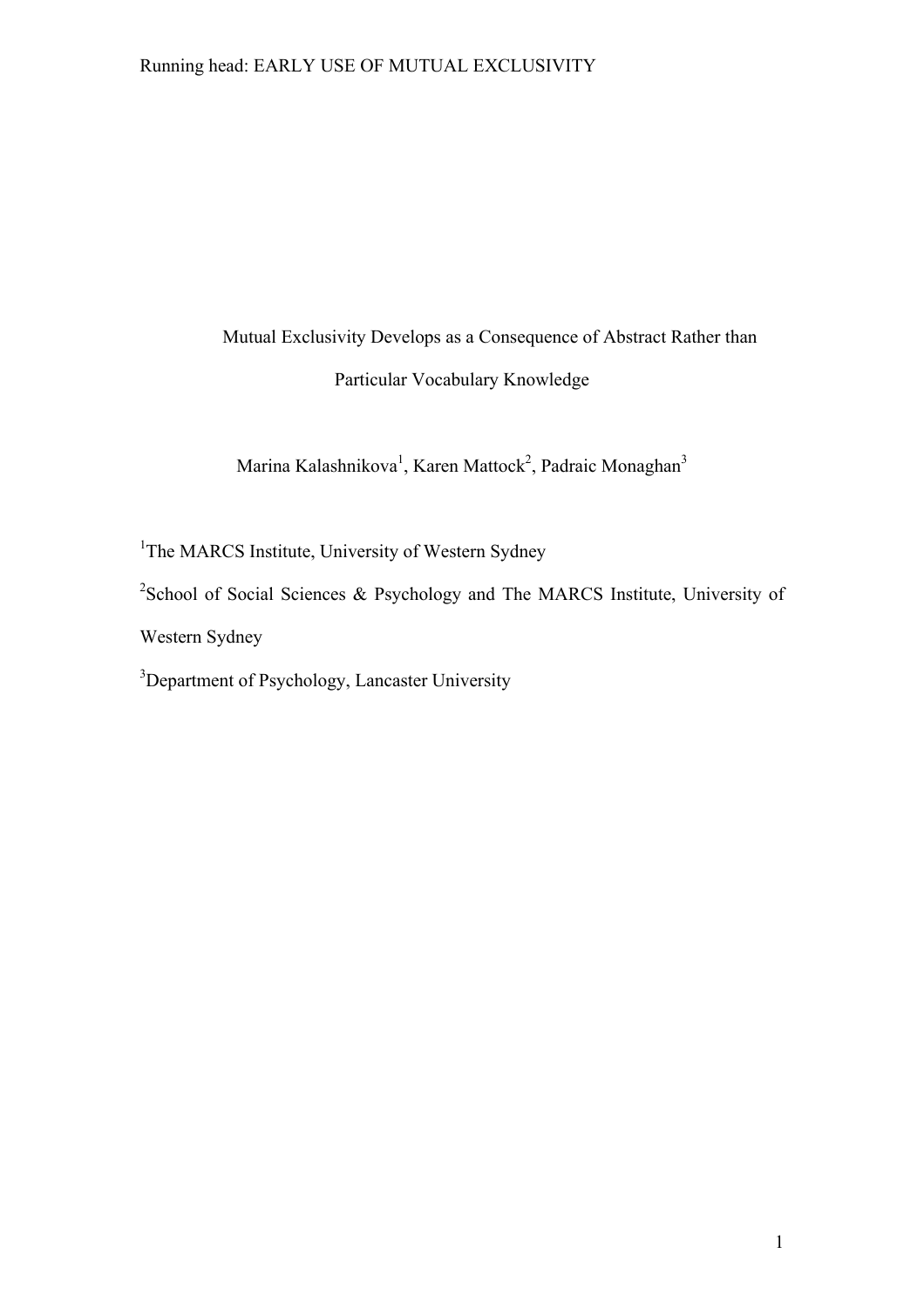### Abstract

Mutual exclusivity (ME) refers to the assumption that there are one-to-one relations between linguistic forms and their meanings. It is used as a word-learning strategy whereby children tend to map novel labels to unfamiliar rather than familiar referents. Previous research has indicated a relation between ME and vocabulary development, which could either be due to children's developing knowledge of the labels for familiar objects, or to enhanced general word-learning skills. In this study, we related ME to receptive vocabulary for 17-19-month-old children in a novel paradigm where we controlled for children's familiarity with the objects and labels. We found that only infants with larger receptive vocabularies employed ME. Our results indicate that ME use may not be available at the earliest stages of lexical acquisition, and, critically, that ME gradually consolidates as an abstract wordlearning strategy as infants' linguistic experience increases.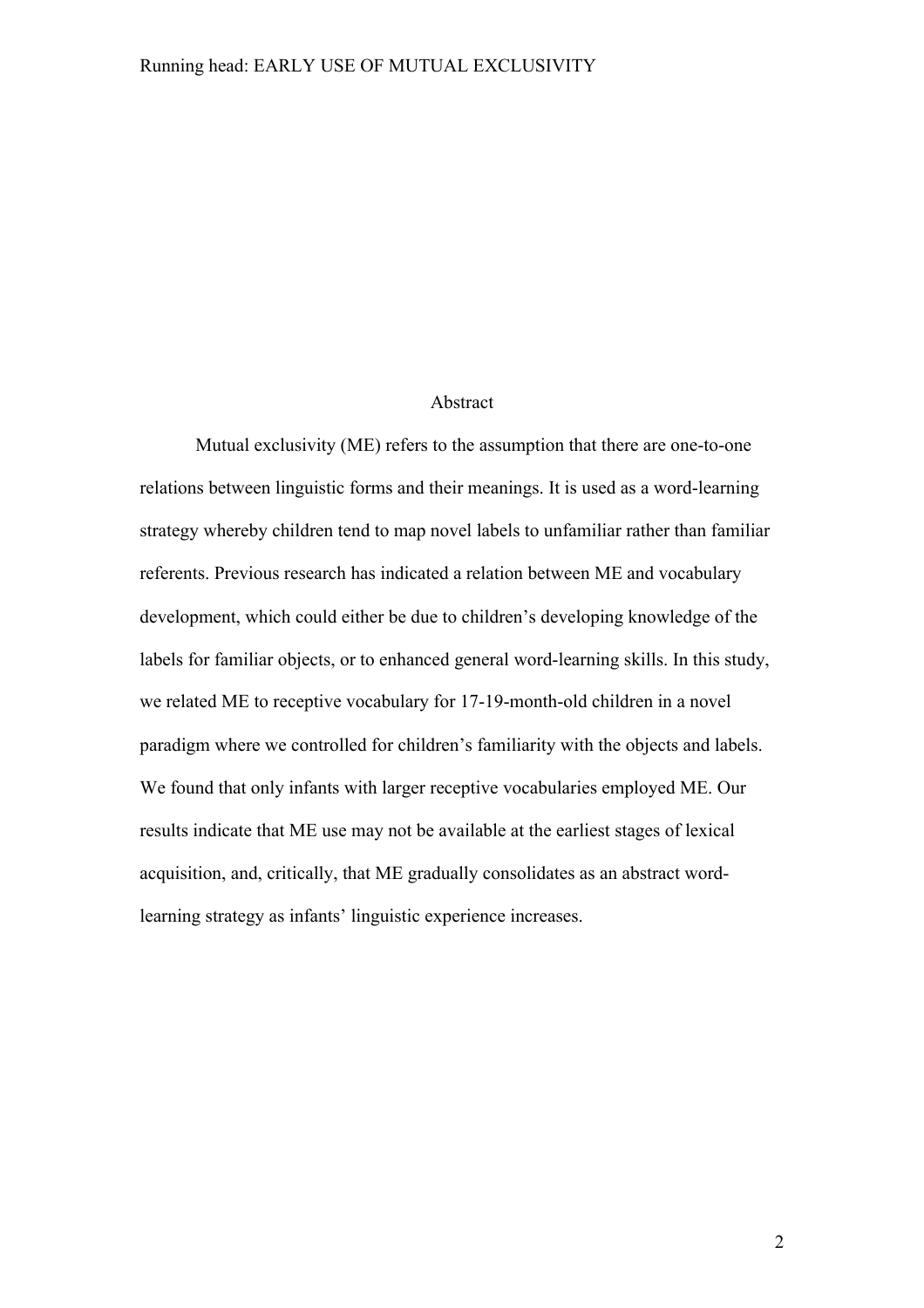## Mutual Exclusivity Develops as a Consequence of Abstract Rather than Particular Vocabulary Knowledge

Infants and children rely on a number of default assumptions or strategies that allow them to successfully identify the referents of novel words in ambiguous or nonostensive naming situations. Mutual exclusivity (ME) is one of these assumptions, which constrains novel labels to map onto unfamiliar rather than familiar referents (Markman & Wachtel, 1988). It is a robust finding that infants (e.g., Bion, Borovsky, & Fernald, 2013; Halberda, 2003; Markman, Wasow, & Hansen, 2003), children (Halberda, 2006), and adults (Halberda, 2006; Kalashnikova, Mattock, & Monaghan, 2014; Malone, Kalashnikova, & Davis, 2015) rely on this assumption when presented with labels with ambiguous meaning.

There is, however, debate over when ME emerges during the early stages of lexical acquisition, and the relation between ME use and infants' early lexical competence. The earliest manifestations of ME have been reported at 10-months of age (Mather & Plunkett, 2012; Pruden, Hirsh-Pasek, Golinkoff, & Hennon, 2006), but other studies have not been successful in eliciting reliable ME responses in infants even at the age of 18 months (Bion et al., 2013; Mather & Plunkett, 2010). With respect to language development, there is also variation in the extent to which ME has been shown to relate to lexical development. Markman and colleagues provided evidence for early use of ME among 16- to 24-month-old infants (Liittschwager &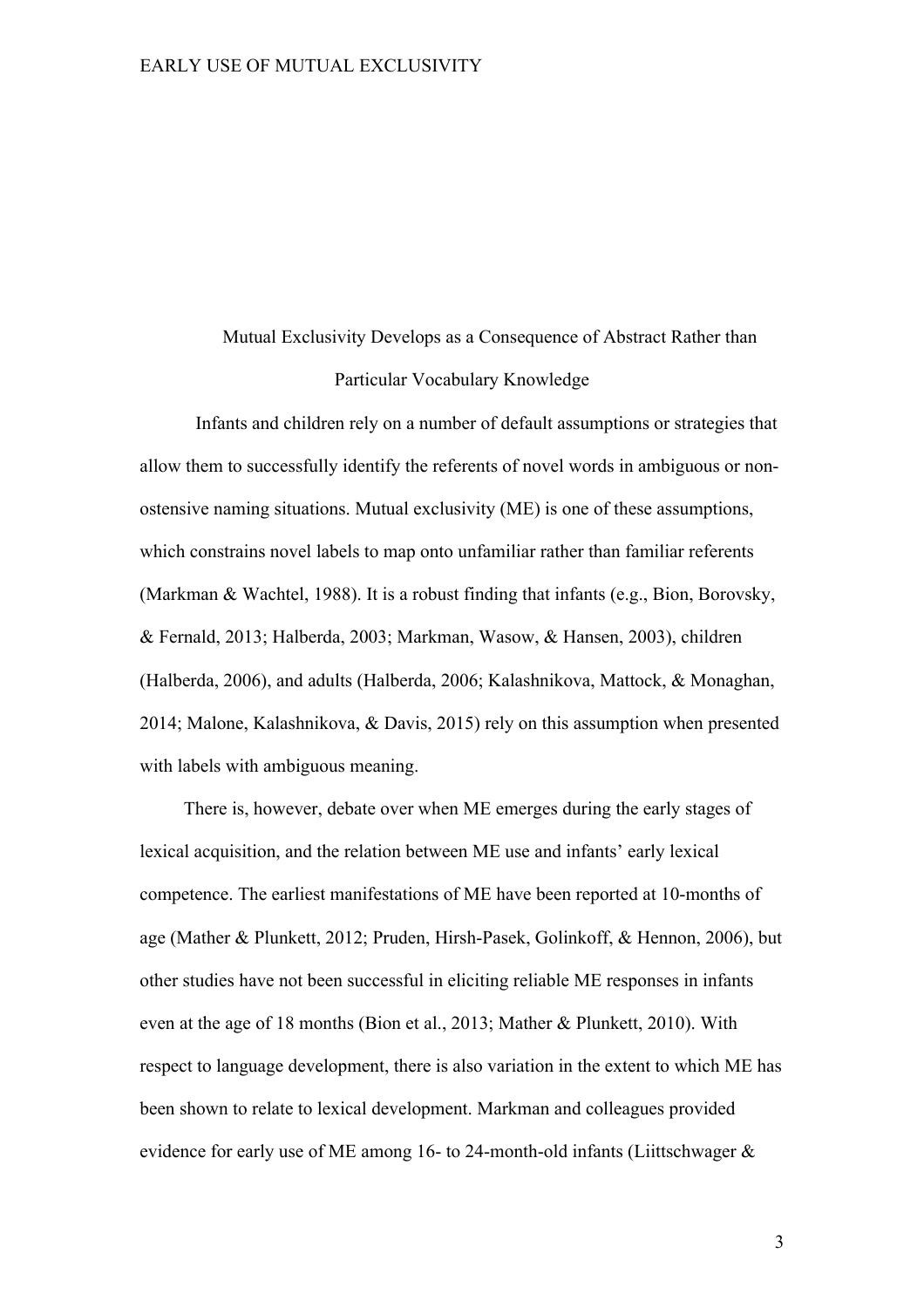Markman, 1996; Markman et al., 2003), at a point where vocabulary knowledge is limited. Markman et al. (2003), for instance, showed that infants with productive vocabularies below 50 words (so prior to the vocabulary explosion) were able to use ME, suggesting that it may be available at the onset of lexical acquisition as a constraint dedicated to facilitating the process of word learning (Markman, 1990; Markman & Wachtel, 1988; Merriman & Bowman, 1989), and therefore independent from lexical knowledge or experience.

However, there is converging evidence that infants' tendency to rely on ME in referent selection tasks *is* related to language development, as measured by vocabulary size (Graham, Poulin-Dubois, & Baker, 1998; Mervis & Bertrand, 1994). These studies showed individual differences among 16- to 22-month-old infants' performance in ME tasks whereby only infants with larger vocabularies demonstrated reliable use of the assumption. In a more recent study, Bion et al. (2013) assessed ME in 18-, 24-, and 30-month-old infants and showed that infants' ME use was significantly correlated with productive vocabulary scores in the older groups. However, in their study, for the 18-month-olds, no systematic use of ME was found and vocabulary size did not correlate to ME scores. Taken together, these findings show that it may not be the case that ME use is absent or present at a certain age, but that it emerges gradually as the infant's linguistic experience increases.

There are several possibilities for the way in which ME and vocabulary development are related. First, as reflected in a computational model of lexical acquisition (McMurray, Horst, & Samuelson, 2012), novel word recognition may benefit from experience with particular words that are familiar and that also appear in the word-learning situation. As the consolidated links between familiar labels and their referents become stronger, their links to novel referents are weakened leading to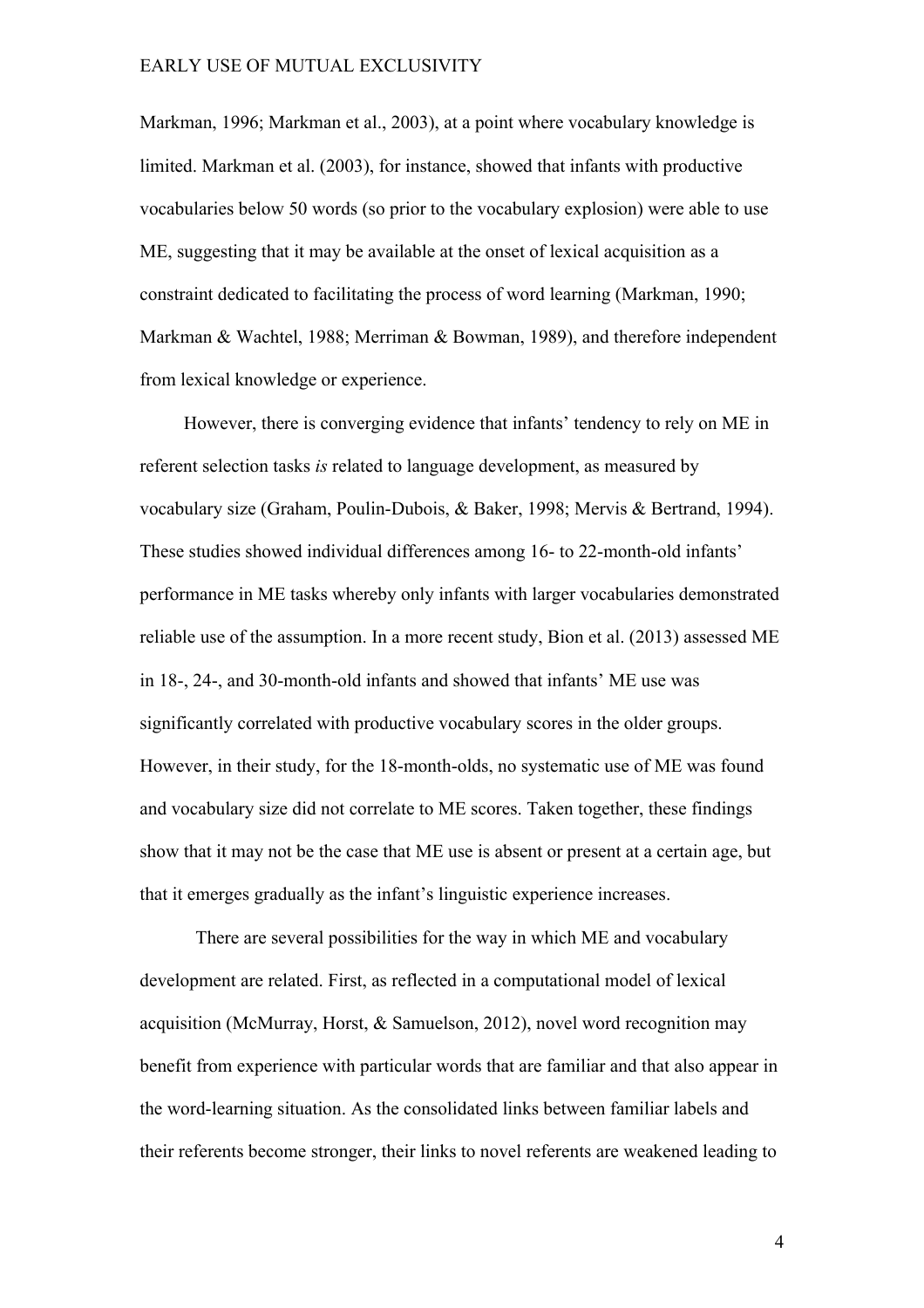a stronger ME effect. This theoretical view of the relation between vocabulary and ME use is thus that infants' early lexical knowledge may have a direct influence on use of ME (Kucker, McMurray, & Samuelson, 2015; McMurray et al., 2012). That is, level of familiarity with the names of objects used as distracters in the ME task affects application of ME as a strategy.

A second alternative is that vocabulary development influences learning of the word-referent naming process. Thus, the increasing amount of exposure to one-to-one correspondences in linguistic input may also play a role in the emergence of ME as a word-learning strategy. Infants acquiring more than one language show a significantly weaker ME effect compared to their monolingual counterparts (Byers-Heinlein  $\&$ Werker, 2009; Houston-Price, Caloghiris, & Raviglione, 2010), and the strength of their reliance on ME is related to the number of translation equivalents in their vocabularies (Byers-Heinlein & Werker, 2013). This indicates that ME use may be influenced by developing abstract knowledge of the relation between words and their referents.

A third alternative is that vocabulary size and ME are not directly related, but both have a separate independent cause. Such a view would be consistent with the domain-general perspective on ME, such that ME relates to general learning of the communicative process, which has consequences both for vocabulary knowledge and ME use (Baldwin & Moses, 2001). Furthermore, general attentional biases may account for infants' tendency to reason by exclusivity in fast-mapping tasks at the early stages of lexical development (Horst, Samuelson, Kucker, & McMurray, 2011; Hollich et al., 2000), and so ME may not be entirely consequential upon language learning. For instance, ten-month-old infants have been demonstrated to select novel objects as referents for novel labels as a function of a general bias towards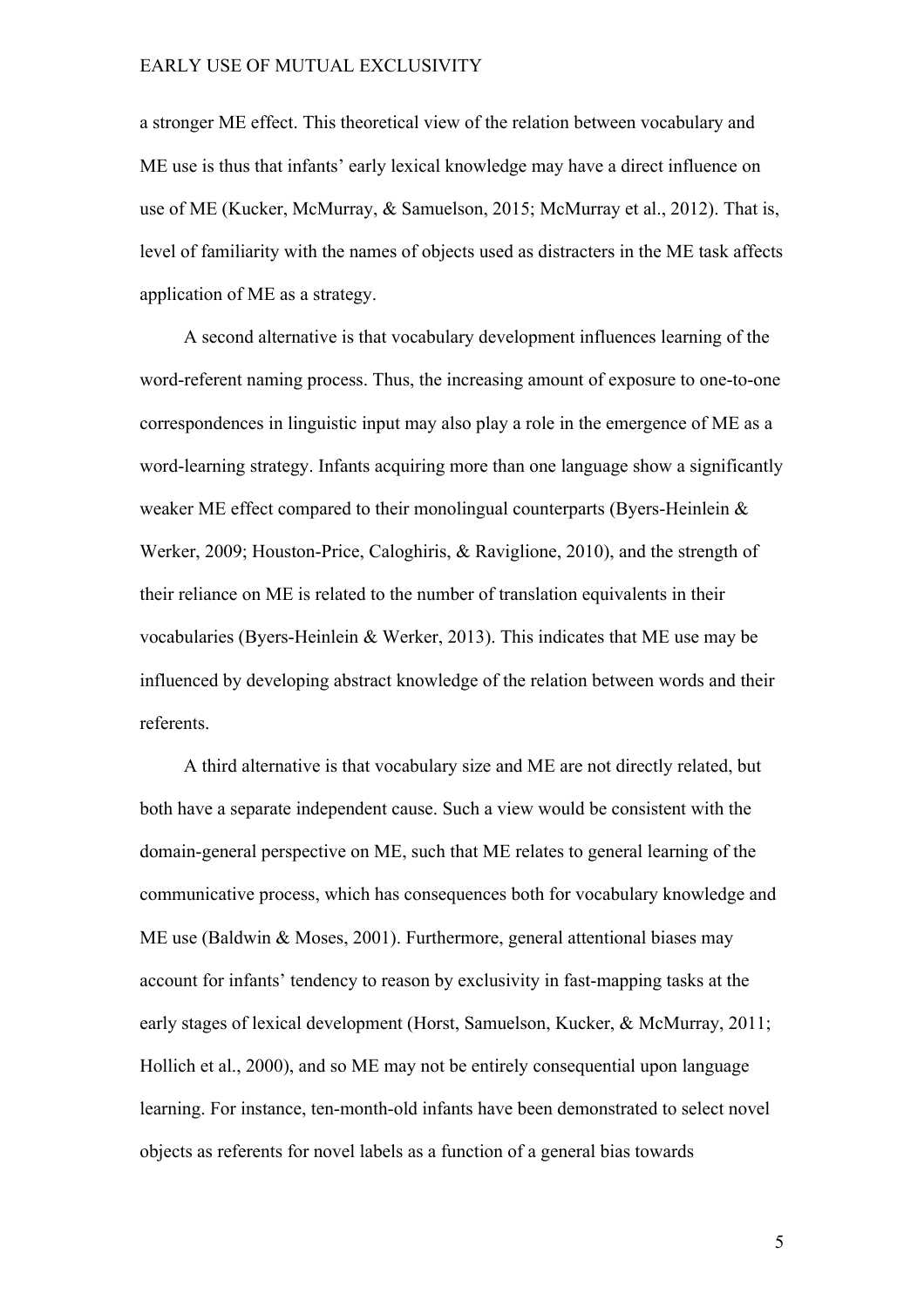attentionally-salient (Pruden et al., 2006) or novel objects (Mather & Plunkett, 2010). Similarly, Mather and Plunkett (2012) demonstrated that ME-like responses could be elicited based on a novelty bias even in situations when infants have not been presented with a competitor for which the label is familiar. In their experiments, 22 month-old infants were presented with a familiarised but not labelled novel object and a completely novel object (not familiarised). Upon hearing a novel label, infants selected the non-familiarised novel object (see Horst et al., 2011 for a similar finding with 24-month-old infants). Thus, honing these endogenous attentional biases may benefit early fast-mapping or referent selection processes (Houston-Price, Plunkett, & Duffy, 2006; Hollich et al., 2000).

In the most commonly used ME paradigm, distinguishing between these accounts of the role of vocabulary in ME has not been possible because particular vocabulary knowledge and general use of ME as a strategy are conflated. In the standard ME paradigm, infants are presented with two objects, one familiar (e.g., a spoon) and one unfamiliar (e.g., a whisk) and are requested to find the referent of a novel label (e.g., where is the *whisk?*). This paradigm requires that the child must first retrieve the meaning of the familiar label, identify the familiar object as its referent, and then exclude this object as a potential referent for the novel label. If the complexity of these processes increases due to low familiarity with that label, the child will be less likely to apply exclusion and avoid lexical overlap (Grassmann, Schulze, & Tomasello, 2015; Merriman & Marazita, 1995).

Grassmann and colleagues (2015) tested two, three, and four-year-old children's reliance on ME in a task where children's level of familiarity with the distracter labels was manipulated, such that children were either able to produce the familiar labels spontaneously, produce the labels upon request, or children were able to comprehend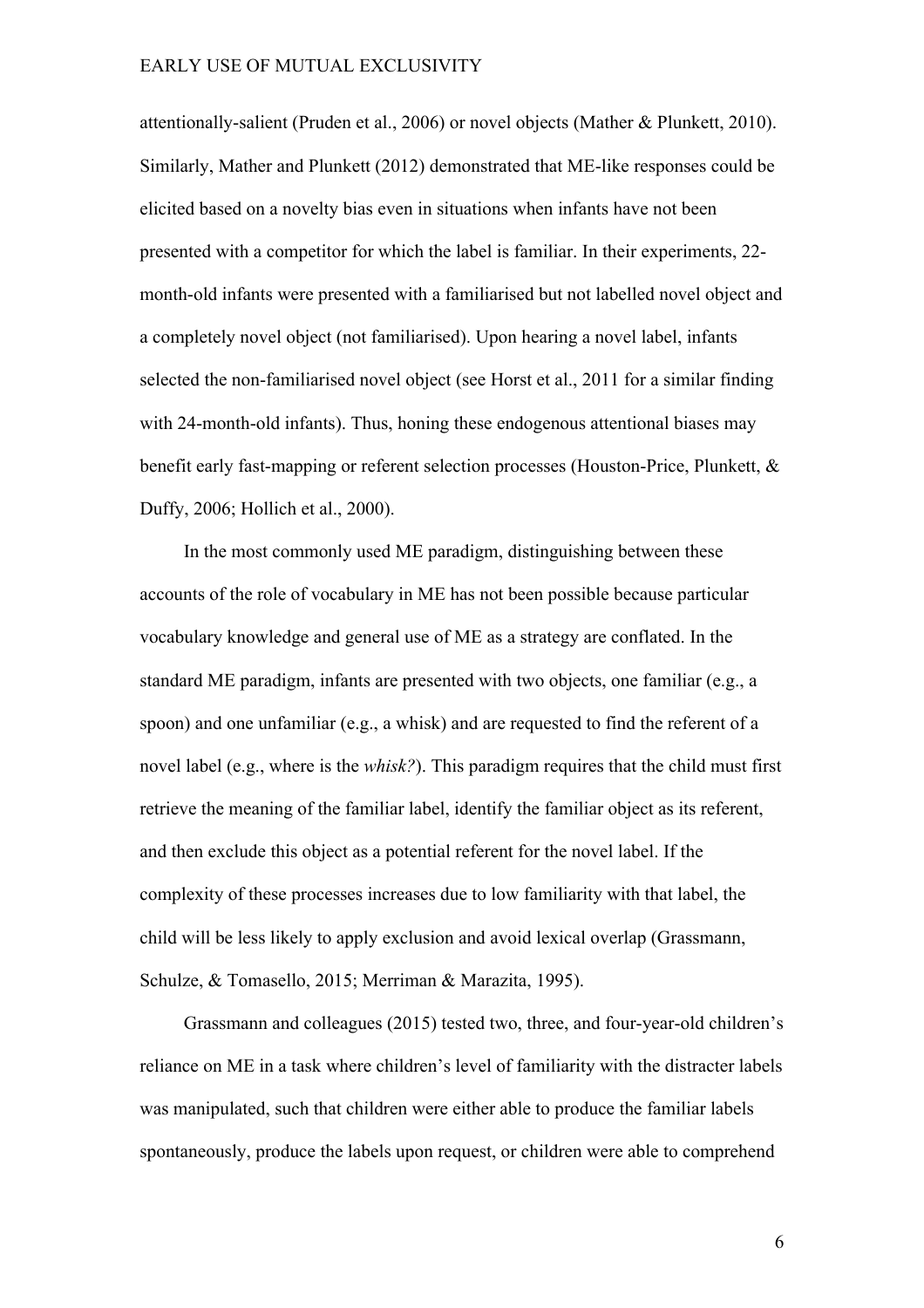but not produce the labels. They showed that, above the contribution of age, label familiarity was a significant predictor of the extent to which children relied on the ME assumption: children were most likely to exhibit ME in cases where they were highly familiar with the label of the distracter object. Therefore, it is possible that the relation between children's size of the vocabulary and the emergence of the ME assumption is mediated by the level of familiarity with the objects and their labels used as distracters in the ME experimental paradigm. Using the standard ME paradigm (i.e., familiar distracter and an unfamiliar target in the presence of a novel label), it is thus not clear whether development of the ME assumption associated with vocabulary development is facilitated by particular knowledge of the specific words used as familiar labels in the study, or whether ME develops as an abstract assumption in tandem with vocabulary development. In this case, if familiarity is controlled, it may be the case that the use of ME will not be observed among young infants.

The present study investigated whether young infants were able to rely on ME, and whether the extent of their ME use would relate to individual vocabulary size in a fast-mapping situation that does not include familiar label competitors. We investigated ME use in a group of 17-19-month-old infants, at the age when vocabulary tends to begin to undergo significant growth (Nazzi & Bertoncini, 2003; Regier, 2003). A novel-novel ME preferential looking paradigm (Diesendruck & Markson, 2001) was employed where the infant's ability to use ME was assessed based on a recently established mapping. In contrast to the standard novel-familiar paradigms, infants were not presented with an object that was very familiar to them paired with a novel object. Instead, they were presented with two novel objects, one of which was previously named and the other was not, and were then asked to find a referent for a different novel label that they have not heard before. This paradigm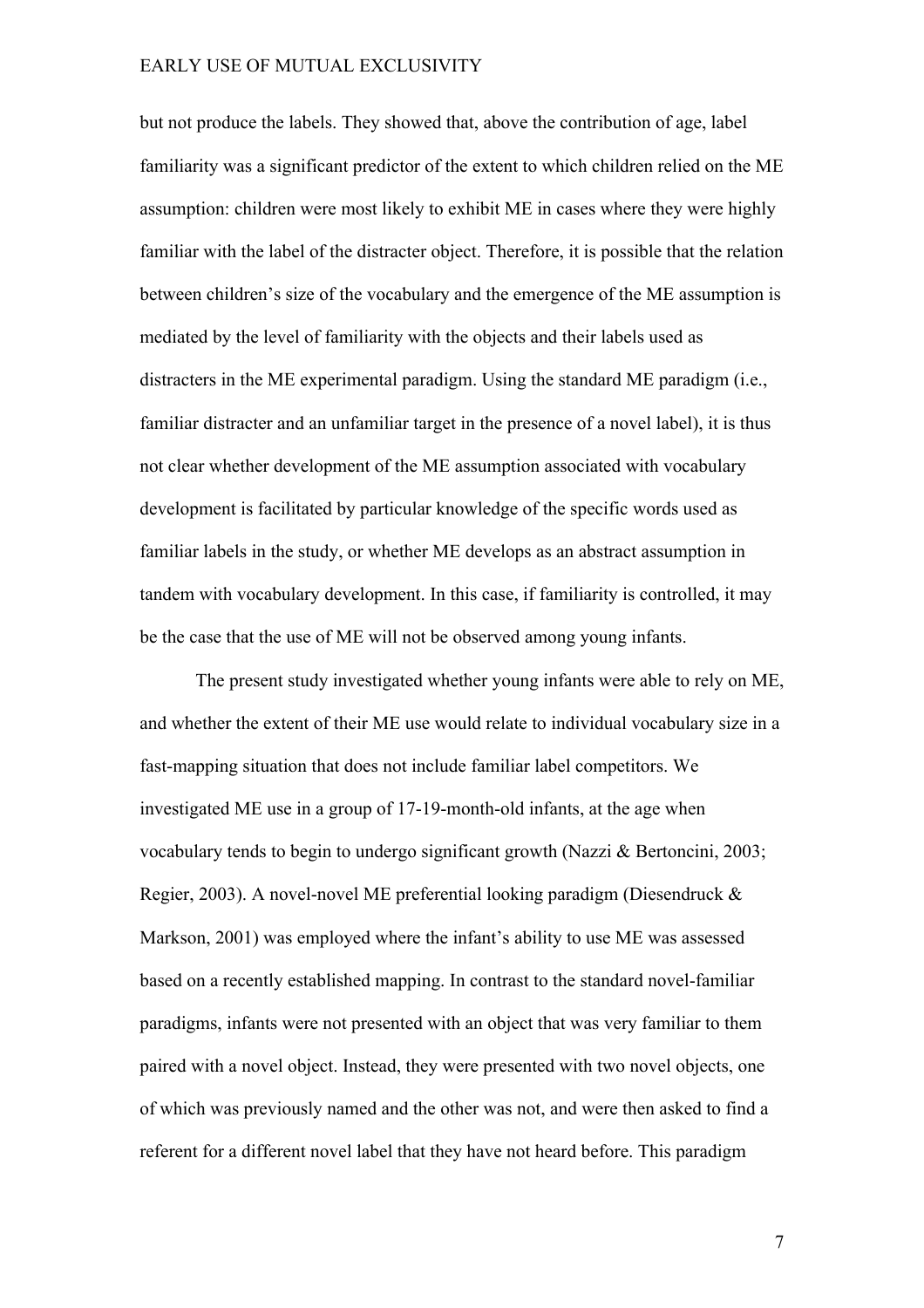enables us to control for the effects of familiarity of the competing label on young infants' ability to reason by exclusion in a fast-mapping task.

We first wanted to determine whether ME was observable in children prior to extensive language development, or whether it emerged gradually as vocabulary developed. The ME paradigm we used enabled us to extract the effect of individual vocabulary knowledge from observations of ME, which may have obscured previous studies' ability to detect ME prior to vocabulary development. Furthermore, we predicted that if ME depends on particular knowledge about individual words (Grassmann et al., 2015; McMurray et al., 2012) or general learning and attentional mechanisms (Horst et al., 2011; Mather & Plunkett, 2012), then the relation between vocabulary and ME should not be observed. If, however, ME develops as an abstract principle associated with vocabulary development in accordance with abstract knowledge about word-referent mappings, then infants should manifest reasoning by exclusion and increase their looks to the novel-unnamed object in response to the novel label in correspondence with their vocabulary size (Bion et al., 2013; Graham et al., 1998; Mervis & Bertrand, 1994).

## **Method**

#### **Participants**

Twenty-seven 17- to 19-month-old infants (20 female) participated. Their ages ranged from 533 to 600 days ( $M = 563.74$ ,  $SD = 19.03$ ). Two additional infants participated but were excluded from final analyses because of equipment failure. All infants were typically developing and came from monolingual English-speaking families.

Infants' receptive vocabulary was assessed through the Oxford Communicative Development Inventory (CDI; Hamilton, Plunkett, & Schafer, 2000),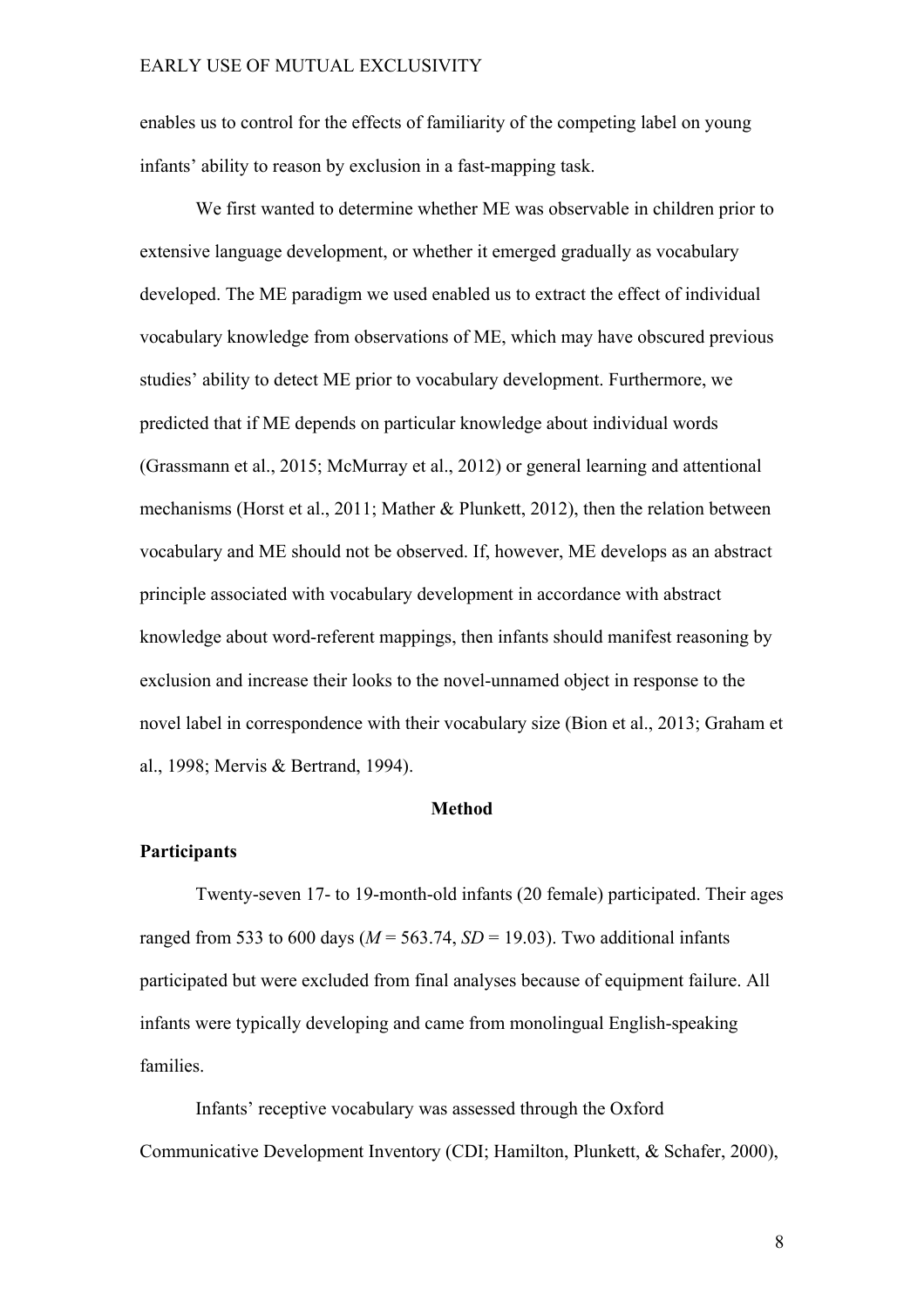an adaptation of the MacArthur-Bates CDI (Fenson et al., 1994) for use with infants raised in Britain. The mean receptive vocabulary score for the sample was 248.15 words  $(SD = 97.09)$ .

## **Materials**

Four three-dimensional object images (approximately 6 x 6 cm) were selected from the TarrLab Object Data Bank (1996). Two objects were familiar (familiarisation trial) and two were novel (test trials). The objects were embedded in a video sequence that also included the video and audio recording of a female speaker. This was a native English speaker who presented the stimuli in infant directed speech. The labels *banana*, *cup*, *toma*, and *modi* were used to refer to the familiar and unfamiliar objects, respectively. An audio recording of the speaker exclaiming, "Look! They are nice! Wow! They are pretty!" was recorded for the baseline phase. Each video sequence consisted of three phases: naming, baseline, and test (Figure 1).

[insert Figure 1 here]

## **Procedure**

**Naming phase.** The speaker greeted the child by waving and saying, "Hello!", then looked at the object and exclaimed, "Look!" Then, the speaker named the object three times while pointing at it and alternating gaze between the object and the child: "Look, it's a *toma*. Oh, *toma*. Look, it's a *toma*".

**Baseline phase.** The objects moved to maintain the child's attention, while an audio of the speaker's voice played: "Look! They are nice! Wow! They are pretty!"

**Test phase.** First the image of the speaker appeared on the screen, no objects were visible. The speaker looked at the infant and made a request using a label different from the one used in the introduction phase, e.g., *modi*. Two carrier phrases were used for the requests throughout the experiment: "Where is the [label]?" and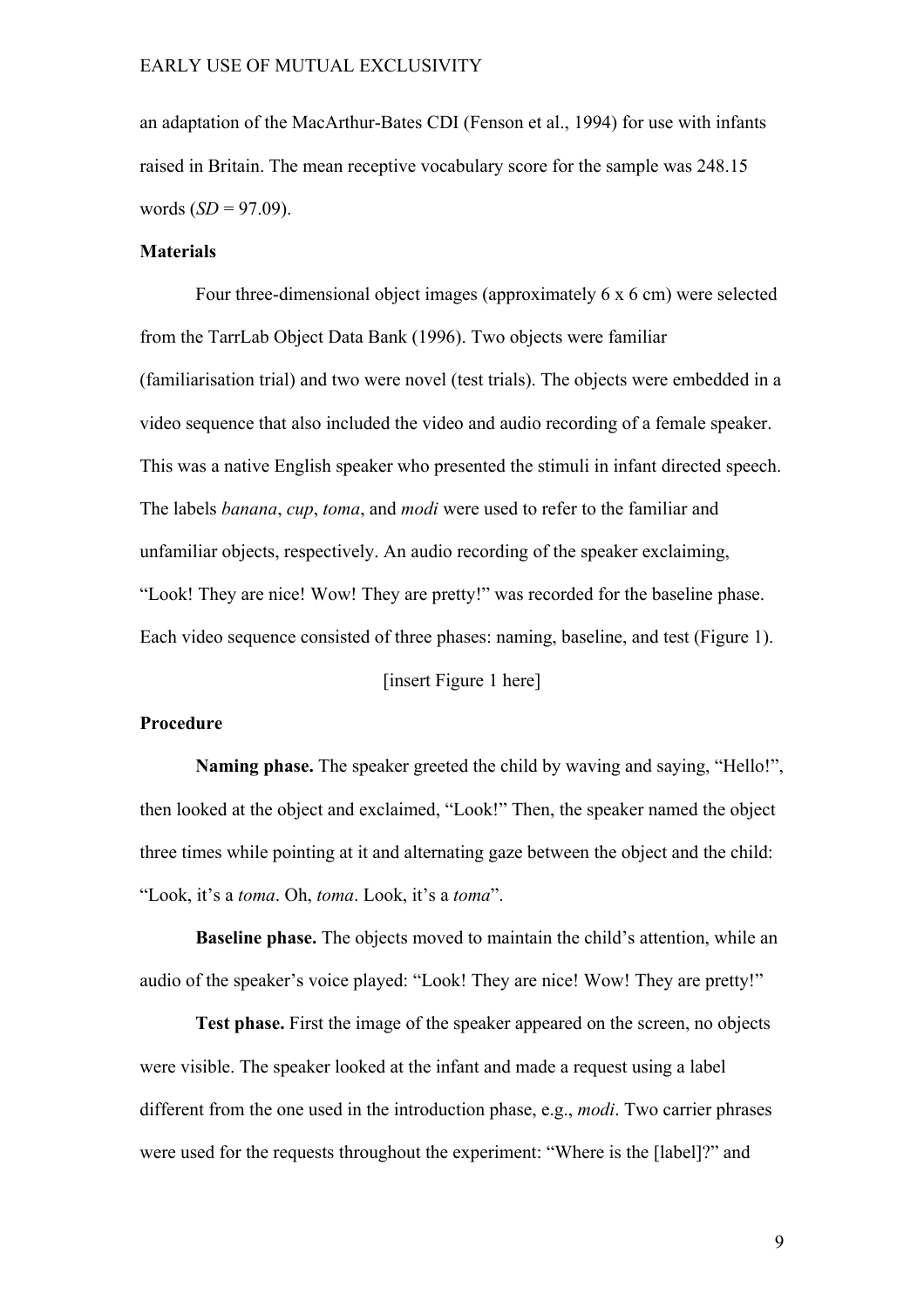"Find the [label]!", to maintain interest throughout the multiple trials. Then, the image of the speaker disappeared, and the two objects were presented side by side on the screen accompanied by a voice recording of the label, e.g., *Modi!* This final frame of the video was frozen on the screen for 4 seconds. Then, the target object rotated and the two objects disappeared. This technique is commonly used in infant preferential looking paradigms to maintain attention, as it does not create reinforcement for the infants' responses (Halberda, 2003).

All participants saw one familiarisation trial where familiar objects were used followed by three test trials. The same object pairing was used for each test trial. Here, the two objects were unfamiliar and novel labels were used to name and request the objects. Data was collected using a Tobii X750 eye tracking system. Stimuli were presented through Tobii Clearview software on a 32in TV monitor. The infant sat on their caregiver's lap in a quiet room free from distraction, approximately 60 cm away from the monitor. Caregivers were instructed to look away from the screen. The experimenter controlled the study from a computer located out of sight of the infant. Prior to the study, a five-point infant calibration routine was used.

The two phases of interest for the analyses were baseline and test. Each phase included two areas of interest: the distracter object and the target object. The side of presentation of the target object (right and left side of the screen) was alternated across trials. Fixation duration at each object was recorded at 250 ms after the onset of the test label for 2000 ms following previous research using preferential looking paradigms (e.g., Swingley & Aslin, 2000; Swingley & Fernald, 2002) since fixations after the 2000 ms cut-off point cannot be reliably interpreted as a response to the auditory stimulus. These measures were converted into proportions of time that the infant spent fixating at each object out of the two possible objects (distracter or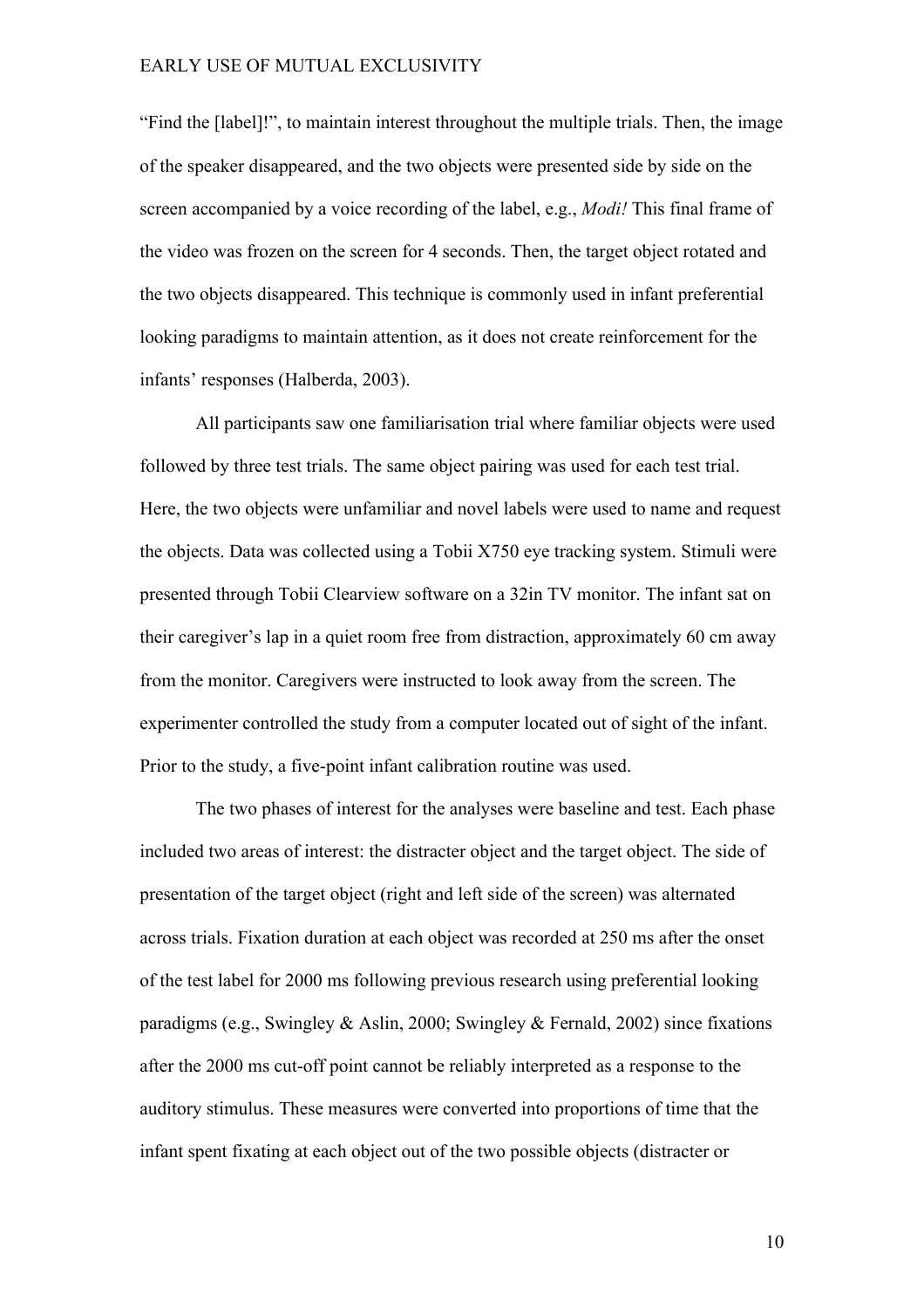target), and then averaged across the three test trials. Fixations at target in the test phase were compared to fixations at target in the baseline phase to ensure that an increase in fixation compared to the distracter occurred in response to the target label as opposed to a visual preference for the target.

## **Results**

In order to assess whether infants attended to the target object as a function of the target label, fixation durations at the target in baseline and test phases was compared in the familiarisation and novel label trials. In the familiarisation trial, infants directed a significantly higher proportion of looks to the target object in the test compared to the baseline phase,  $t(26) = 3.081$ ,  $p = .005$ ,  $d = 1.208$ . That is, infants were engaging with the task and were capable of attending to the request from the speaker.

Then, infants' performance in the test trials was assessed. Infants' vocabulary scores were included to account for the effect of individual linguistic proficiency. A repeated measures ANCOVA with phase (baseline, test) as factor and CDI receptive vocabulary score as covariate showed a significant effect of phase indicating an overall ME effect,  $F(1, 23) = 6.749$ ,  $p = .016$ ,  $p^2 = .227$ , no main effect of CDI,  $F(1, p^2)$  $23$ ) = 2.239,  $p = 0.148$ ,  $\eta^2 = 0.089$ , but, critically, a significant phase by CDI interaction,  $F(1, 23) = 9.772$ ,  $p = .005$ ,  $\eta^2 = .298$ . Infants significantly increased their looks at the target object in response to the novel label, in proportion to their receptive vocabulary size.

To investigate individual differences in ME use, a ME score was calculated for each infant as the difference between the proportion of looks directed to the target in test compared to the baseline condition where a larger difference score denoted a larger proportion of looks directed at target in response to the novel label. A partial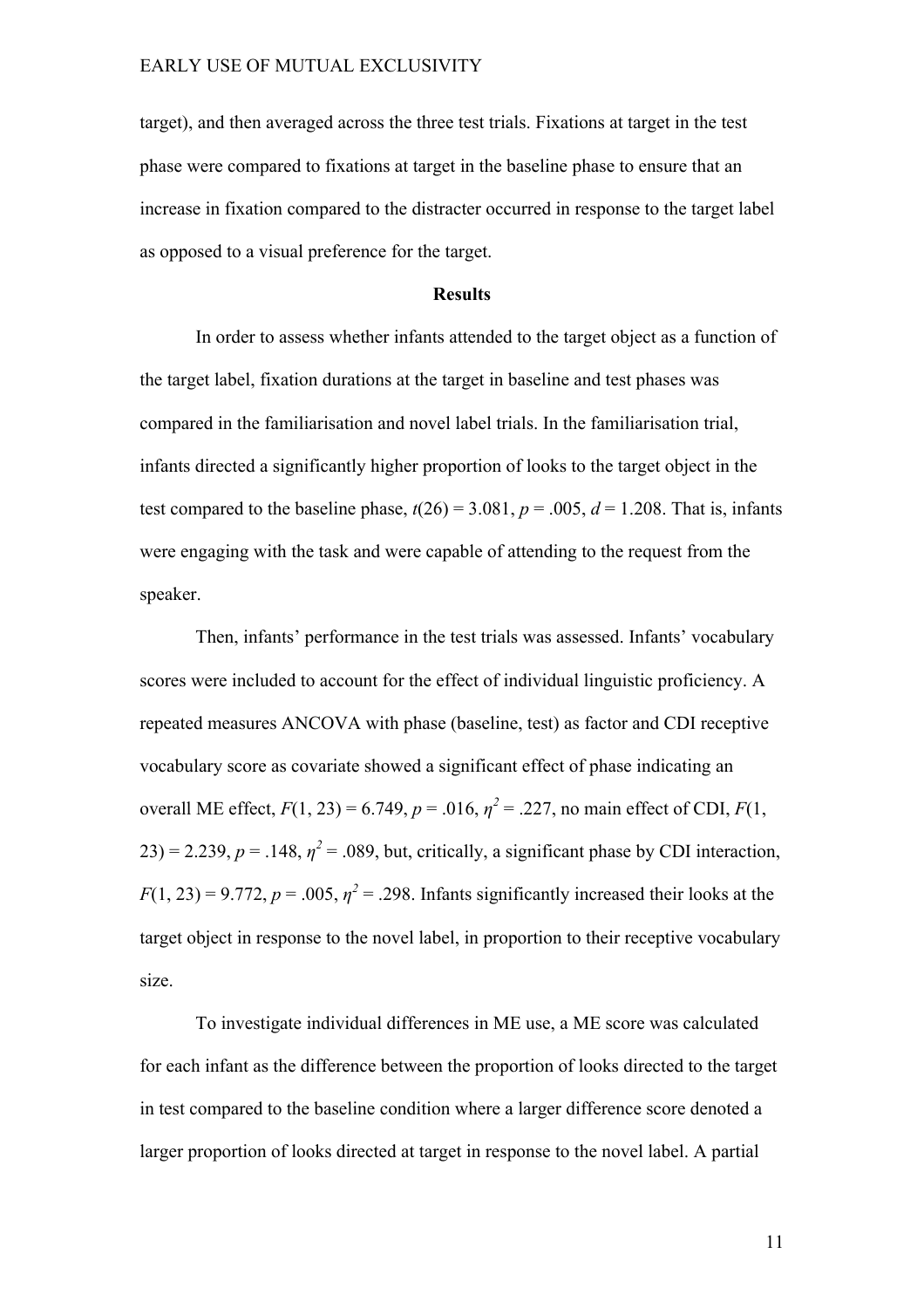correlation analysis controlling for infants' age showed a significant relation between infants' ME difference scores and their receptive vocabulary size,  $r(22) = .540$ ,  $p =$ .006. To further test this relation, a larger vocabulary (*n* = 14; *Mean* CDI = 322.57,  $SD = 65.86$ ) and a smaller vocabulary ( $n = 13$ ; *Mean* CDI = 168,  $SD = 48.02$ ) subgroup were created based on the median split of vocabulary size scores (*Median* = 225). An independent-samples *t*-test with ME difference scores as the dependent variable demonstrated that indeed infants with larger vocabulary size showed significantly greater ME use than infants with smaller vocabulary size,  $t(23) = -2.140$ , *p* = .043, *d* = .89 (Figure 2).

## [insert Figure 2 here]

## **Discussion**

The present study revealed that ME use by 17- to 19-month-old infants was related to their receptive vocabulary size, even when knowledge of the labels within the task was controlled. Infants with larger vocabularies were more consistent in directing their looks to an unfamiliar than a familiar object in response to a novel label. These results align with the view that ME is a gradually developing strategy in relation to infants' vocabulary proficiency and individual linguistic experience.

Our findings, therefore, fail to confirm that ME operates as an assumption that facilitates fast-mappings at the early stages of language acquisition (Markman et al., 2003). A closer inspection of our data shows that infants in the smaller vocabulary group who were not employing ME had a receptive vocabulary score of approximately 160 words, which can correspond to over 200 words in their vocabulary (Mayor & Plunkett, 2011). Thus, infants who did not reliably use ME in our experiment did seem to be capable of acquiring this number of words successfully, consistent with the view that ME is not likely to be a necessary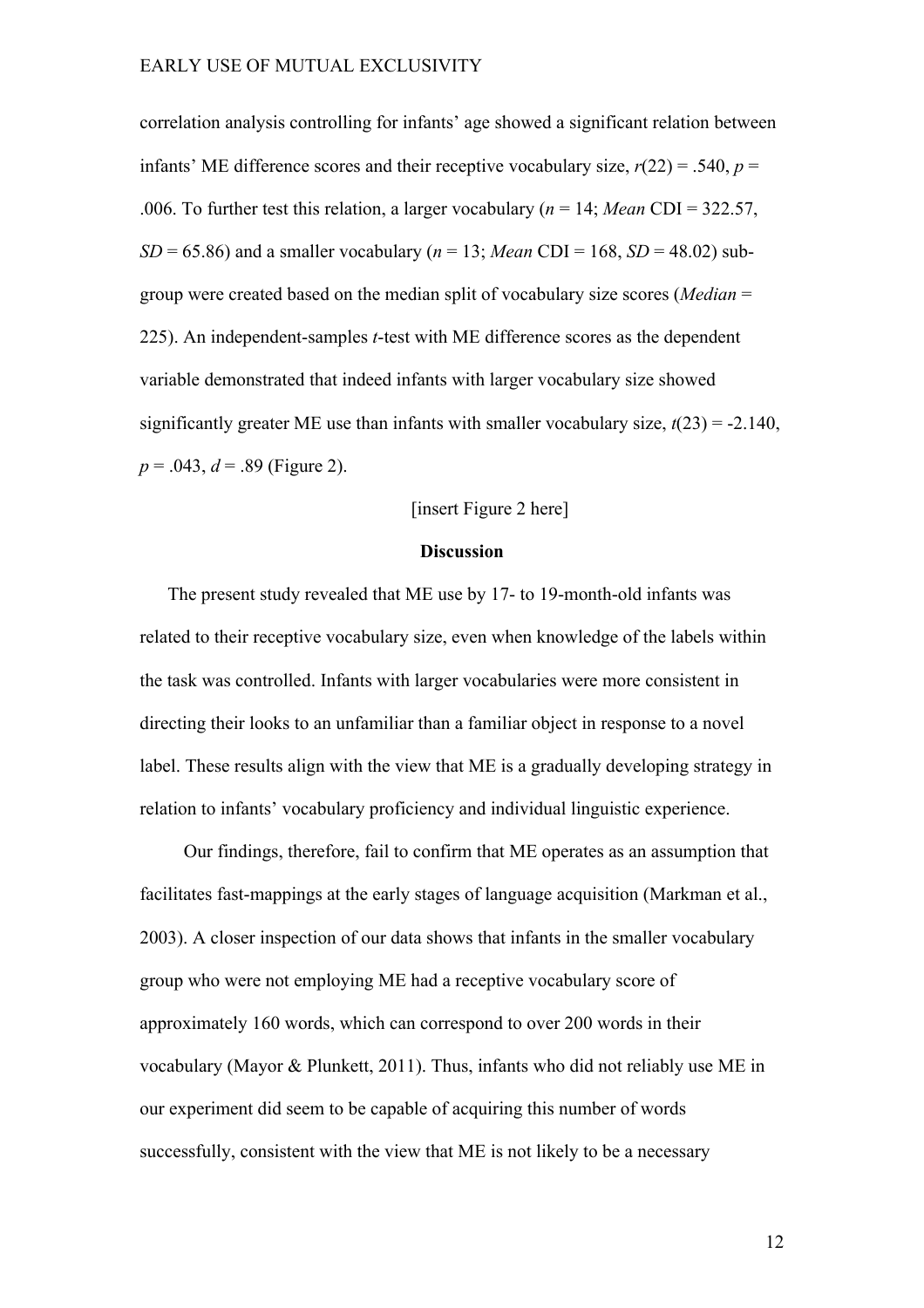precursor of early vocabulary acquisition. Instead, our findings indicate that ME use becomes reliable when infants have acquired more extensive lexical competence.

Previous studies that have demonstrated a relationship between children's early ME use and their vocabulary size have used highly familiar distracters (e.g., Bion et al., 2013; Graham et al., 1998; Houston-Price et al., 2010), which meant that children's tendency to reason by exclusion may have been mediated by their level of familiarity with the distracter and its label (Grassmann et al., 2015). However, the use of two unfamiliar objects in this task demonstrates that this relationship is significant even when children's familiarity with the distracter and its label are controlled for. Exposure to objects (Fennell, 2012; Kucker & Samuelson, 2012) and labels (Swingley, 2007) used in the paradigm can facilitate encoding of novel labels in experimental tasks. Especially in the case of ME, higher familiarity with the distracter's label can lead to higher reliance on ME due to increased competition between the labels in the vocabulary and consequently a decrease in the complexity of the task (Grassmann et al., 2015). Here we demonstrate that, in addition, higher linguistic competence manifested in larger vocabulary size also facilitates performance in this referent selection task.

In order to control for children's familiarity with the object and label used as distracters, our paradigm required infants to establish an initial novel object-novel label mapping before proceeding to the disambiguation task. That is, infants were required to first encode the distracter object-label mapping presented in the naming phase to identify the referent of the novel label via ME reasoning. Thus, it could be the case that infants' overall ability to map novel labels to novel objects was also mediating their performance in this task. It is well known that infants at 18 months are successful at establishing word-object associations after a limited exposure time in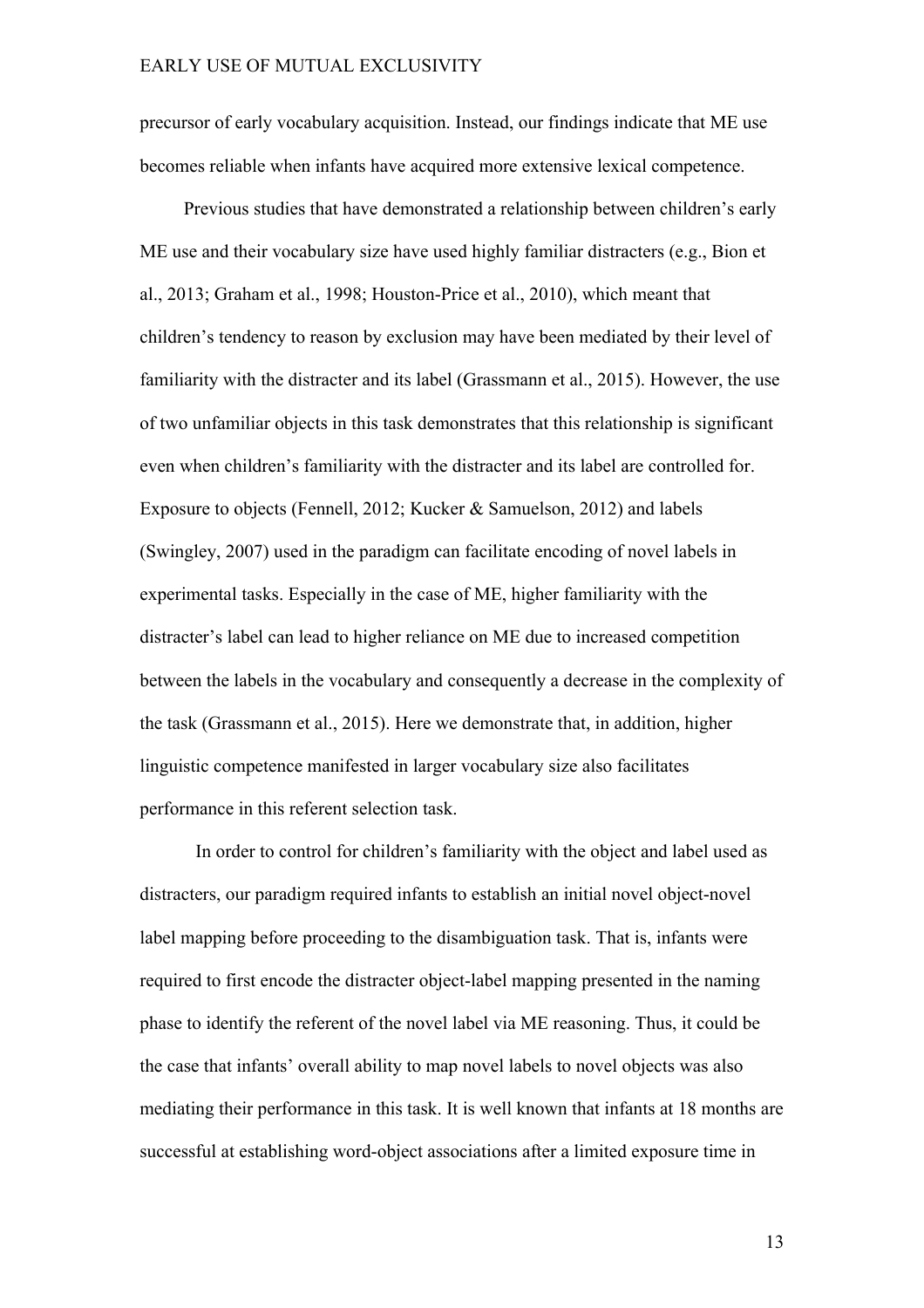computerised tasks (e.g., Bion et al., 2013; Byers-Heinlein, Fennell, & Werker, 2013; Stager & Werker, 1997; Yoshida, Fennell, Swingley, & Werker, 2009), but it is still possible that some infants were more successful at establishing and retaining these initial mappings than others. Therefore, good word learners overall may have also been good at using ME. This possibility, however, is not contradictory to our conclusions. If ME emerges as a product of more extensive word-learning experience, it is natural for it to be related to infants' general fast-mapping and familiar word processing skills (McMurray et al., 2012).

The present study does not allow us to exclude the possibility that infants were relying on more general non-linguistic or pragmatic information to disambiguate the meaning of the novel labels in this task (Horst et al., 2011; Mather & Plunkett, 2012; Pruden et al., 2006). Even though an effort was made to equate the salience of the two novel objects, infants did receive more exposure to the distracter than to the target object (i.e., infants saw the distracter in the naming, baseline, and test phases, but they saw the target only in the baseline and test phases). In addition, unlike the commonly used preferential looking ME paradigm (e.g., Bion et al., 2012; Byers-Heinlein & Werker, 2009; Halberda, 2003; Houston-Price et al., 2010), the present task included a speaker who provided referential cues in the naming phase (i.e., gaze and pointing), which could have been more effective at capturing young infants' attention to information presented in that phase, and could have been interpreted as an intention to single out the distracter object. Gesture use by pre-linguistic children and their caregivers can, for instance, predict later vocabulary development (Rowe & Goldin-Meadow, 2009). Therefore, it is possible that infants were mapping the unfamiliar label to the most novel object presented in the task. However, this interpretation cannot entirely account for our findings. First, the present analyses compared infants'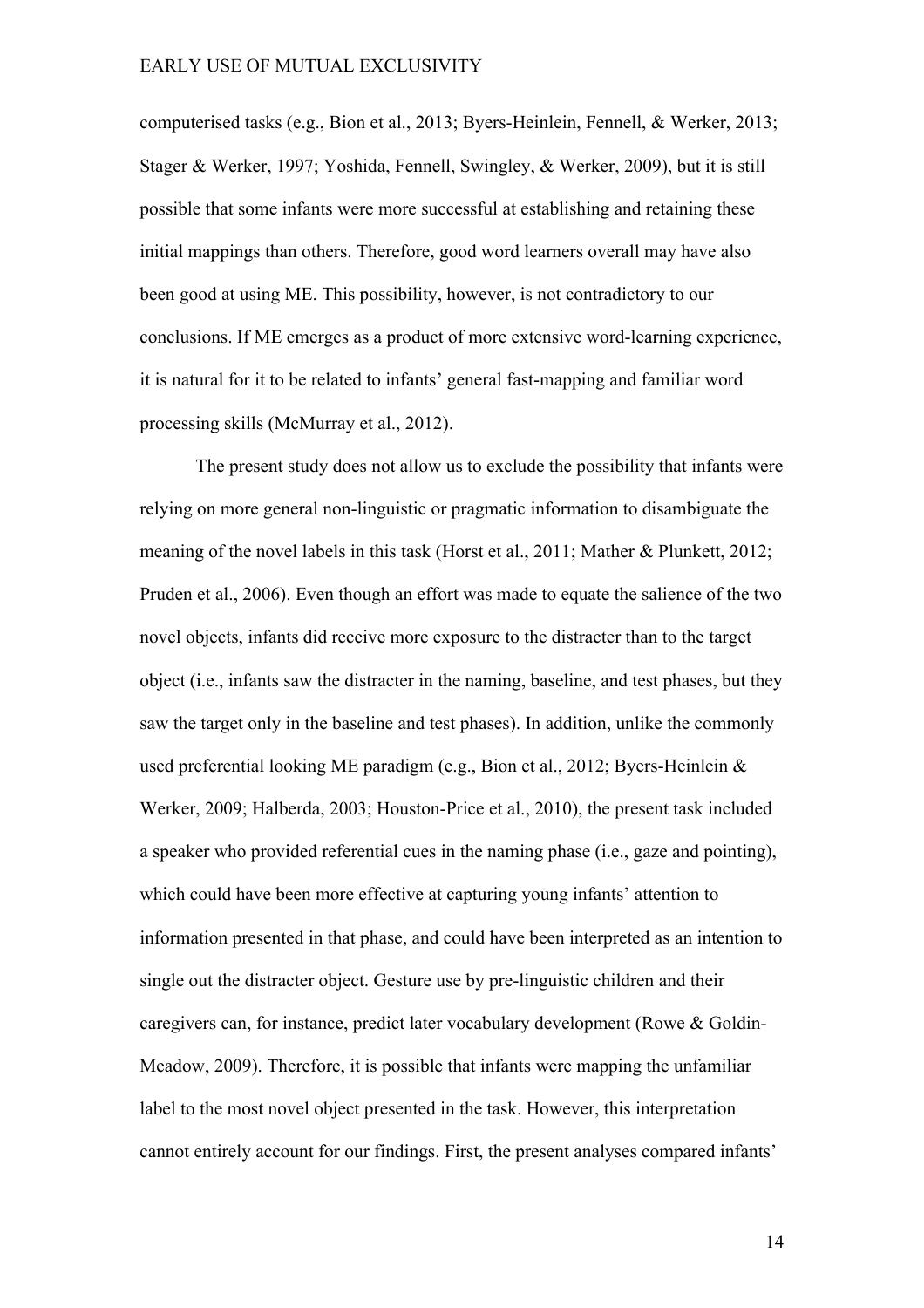fixation duration at target in the baseline and test phases, ensuring that an increase in fixation duration at test would indicate a response to the novel label above any preexisting individual preferences for the object. Second, the novelty account does not explain the significant effect of vocabulary size found in this study since this type of attentional bias can guide fast-mapping behaviours even before infants' first birthday when their vocabulary size is very limited (Pruden et al., 2006). Therefore, our findings suggest that 17- to 19-month-old infants in this study were using ME as an abstract word-learning strategy instead, which use was shaped by their own lexical experience.

Our results add to the growing evidence for a developmental and a dynamic view of ME rather than postulating it as a lexical constraint that becomes available at a certain point in development. While very young infants may be able to resolve exclusivity-based problems by relying on endogenous learning and attentional biases, as they grow older, they recruit other sources of information such as their individual linguistic experience and understanding of the linguistic and non-linguistic input to solve the task of fast-mapping (Hollich et al., 2000). This also emphasises the influence of the experimental paradigm and stimuli on infants' ability to reliably use ME: factors such as saliency and referential cues (Hollich et al., 2000), familiarity of the competing label (Grassmann et al., 2015), phonological form of the novel label (Mather & Plunkett, 2011; Merriman & Schuster, 1991), similarity of the novel exemplar to other familiar objects (Merriman & Marazita, 1995), and number of familiar competitors (Horst, Scott, & Pollard, 2010) can all affect whether the assumption is manifested or not at a certain age.

It is well known that young infants and children reason by exclusivity to identify the referents of novel labels presented in non-ostensive communicative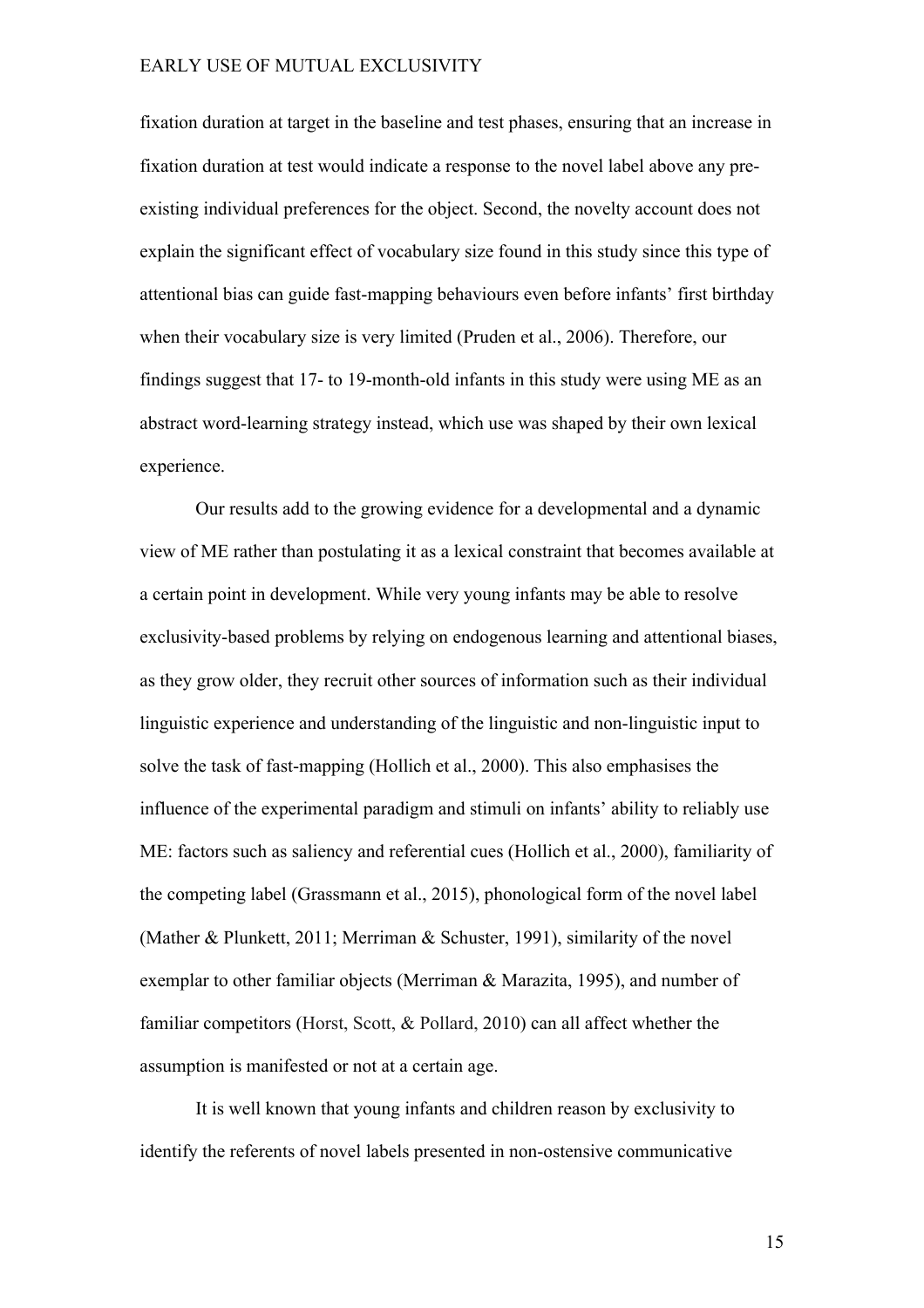situations. From early on, infants can manifest this reasoning by relying on a number of endogenous attentional biases that guide them to map unfamiliar labels to the more novel or salient objects in their environment. This mapping process is also aided by lexical competition, which arises when the child is highly familiar with the distracter or distracters presented in the task. However, this study demonstrates that general learning mechanisms and familiarity with competing labels cannot account for all the early manifestations of ME. Here, infants who were more experienced language users were capable of employing ME even in a more complex situation where referent selection relied on a recently established mapping and thus competition between two novel labels and novel objects. Therefore, with increasing linguistic experience and maturation of social and communicative skills, basic learning mechanisms can be transformed into more sophisticated strategies such as ME. This can lead to a more systematic use of this strategy, which is interlinked with infants' emerging communicative skills and increasing vocabulary knowledge.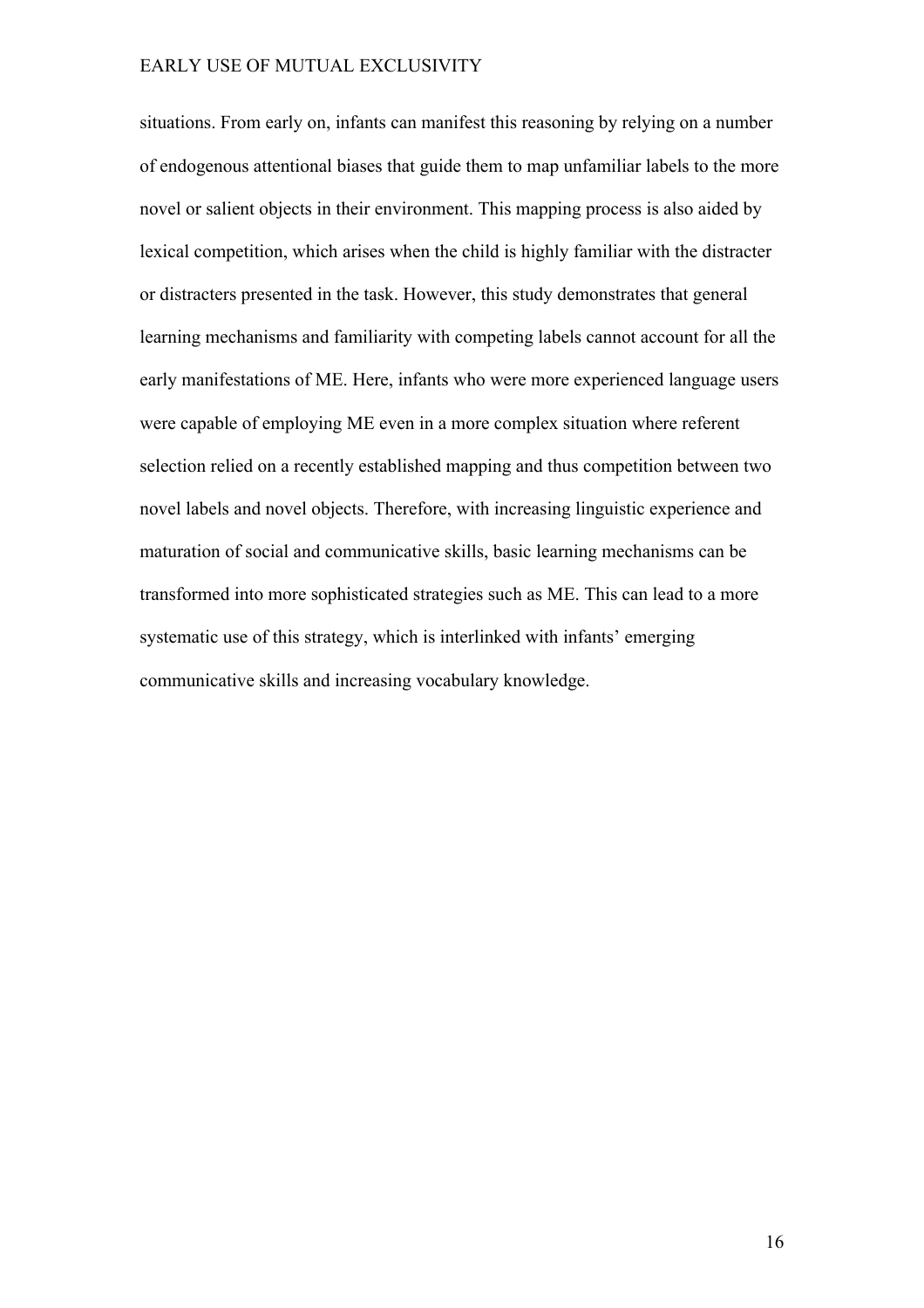#### References

- Baldwin, D. A., & Moses, L. J. (2001). Links between social understanding and early word learning: Challenges to current accounts. *Social Development*, *10*(3), 309- 329.
- Bion, R. A. H., Borovsky, A., & Fernald, A. (2013). Fast mapping, slow learning: Disambiguation of novel word-object mappings in relation to vocabulary learning at 18, 24, and 30 months. *Cognition, 126*, 39-53.
- Byers-Heinlein, K., & Werker, J. F. (2009). Monolingual, bilingual, trilingual: Infants' language experience influences the development of a word-learning heuristic. *Developmental Science, 12*(5), 815-823.
- Byers-Heinlein, K., & Werker, J. F. (2013). Lexicon structure and the disambiguation of novel words: Evidence from bilingual infants. *Cognition, 128*, 407-416.
- Byers-Heinlein, K., Fennell, C. T., & Werker, J. F. (2013). The development of associative word learning in monolingual and bilingual infants. *Bilingualism: Language and Cognition*, *16*(01), 198-205.
- Diesendruck, G., & Markson, L. (2001). Children's avoidance of lexical overlap: A pragmatic account. *Developmental Psychology*, *37*(5), 630.
- Fennell, C. T. (2012). Object familiarity enhances infants' use of phonetic detail in novel words. *Infancy*, *17*(3), 339-353.
- Fenson, L., Dale, P. S., Reznick, J. S., Bates, E., Thal, D., Pethick, S. J., . . . Stiles, J. (1994). Variability in early communicative development. *Monographs of the Society for Research in Child Development*, *59*(5), i-185.
- Graham, S. A., Poulin-Dubois, D., & Baker, R. K. (1998). Infants' disambiguation of novel object words. *First Language*, *18*(53), 149-164.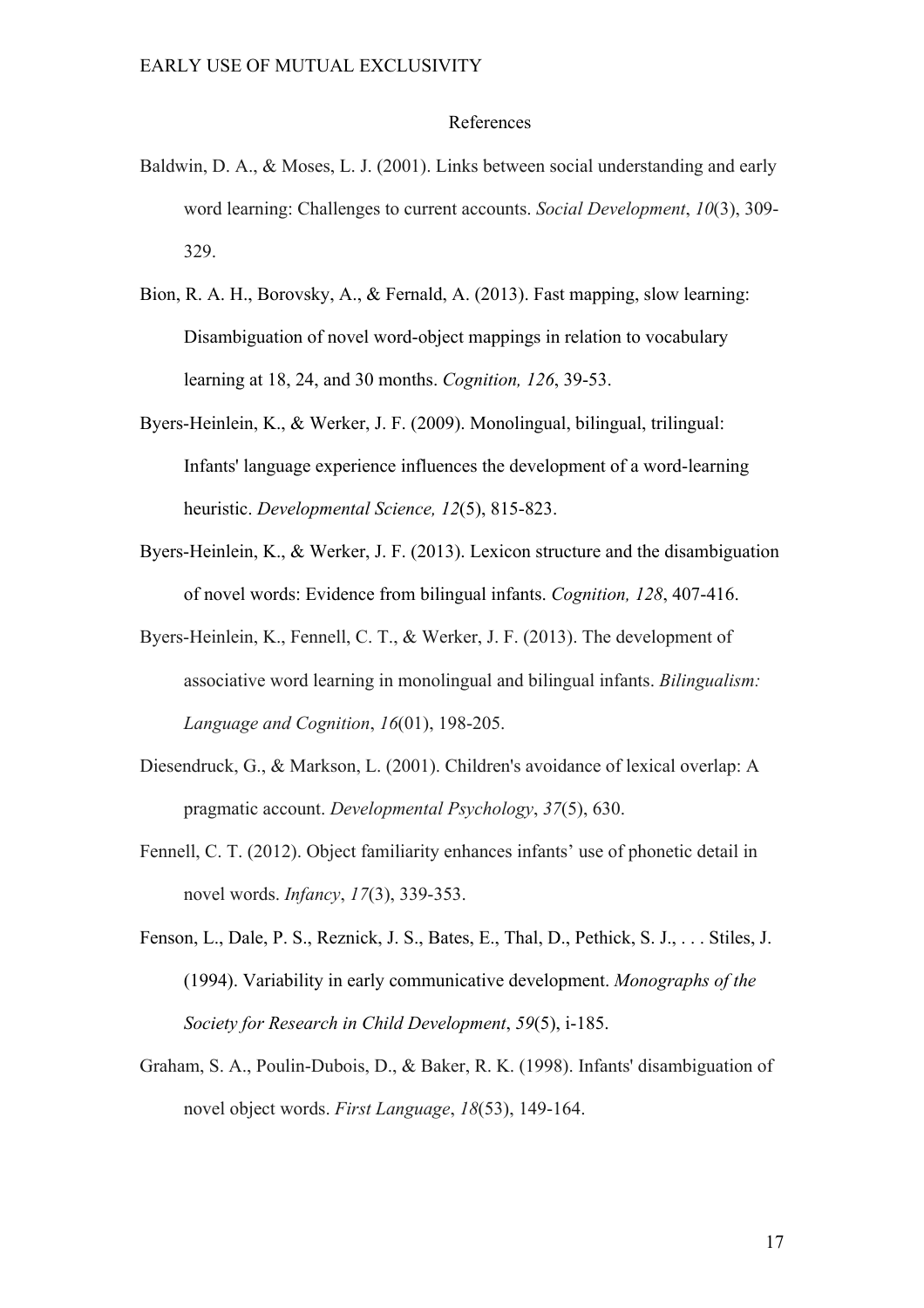- Grassmann, S., Schulze, C., & Tomasello, M. (2015). Children's level of word knowledge predicts their exclusion of familiar objects as referents of novel words. *Frontiers in Psychology*, *6*, 1200.
- Halberda, J. (2003). The development of a word-learning strategy. *Cognition, 87*, B23-B34.
- Halberda, J. (2006). Is this a dax which I see before me? Use of the logical argument disjunctive syllogism supports word-learning in children and adults. *Cognitive Psychology, 53*(4), 310-344.
- Hamilton, A., Plunkett, K., & Schafer, G. (2000). Infant vocabulary development assessed with a British communicative development inventory. *Journal of Child Language, 27*(3), 689-705.
- Hollich, G. J., Hirsh-Pasek, K., Golinkoff, R. M., Brand, R. J., Brown, E., Chung, H. L., ... & Bloom, L. (2000). Breaking the language barrier: An emergentist coalition model for the origins of word learning. *Monographs of the Society for Research in Child Development*, i-135.
- Horst, J. S., Scott, E. J., & Pollard, J. A. (2010). The role of competition in word learning via referent selection. *Developmental Science*, *13*(5), 706-713.
- Horst, J. S., Samuelson, L. K., Kucker, S. C., & McMurray, B. (2011). What's new? Children prefer novelty in referent selection. *Cognition*, *118*(2), 234-244.
- Houston-Price, C., Caloghiris, Z., & Raviglione, E. (2010). Language experience shapes the development of the mutual exclusivity bias. *Infancy, 15*(2), 125-150.
- Houston-Price, C., Plunkett, K., & Duffy, H. (2006). The use of social and salience cues in early word learning. *Journal of Experimental Child Psychology*, *95*(1), 27-55.
- Kalashnikova, M., Mattock, K., & Monaghan, P. (2014). Disambiguation of novel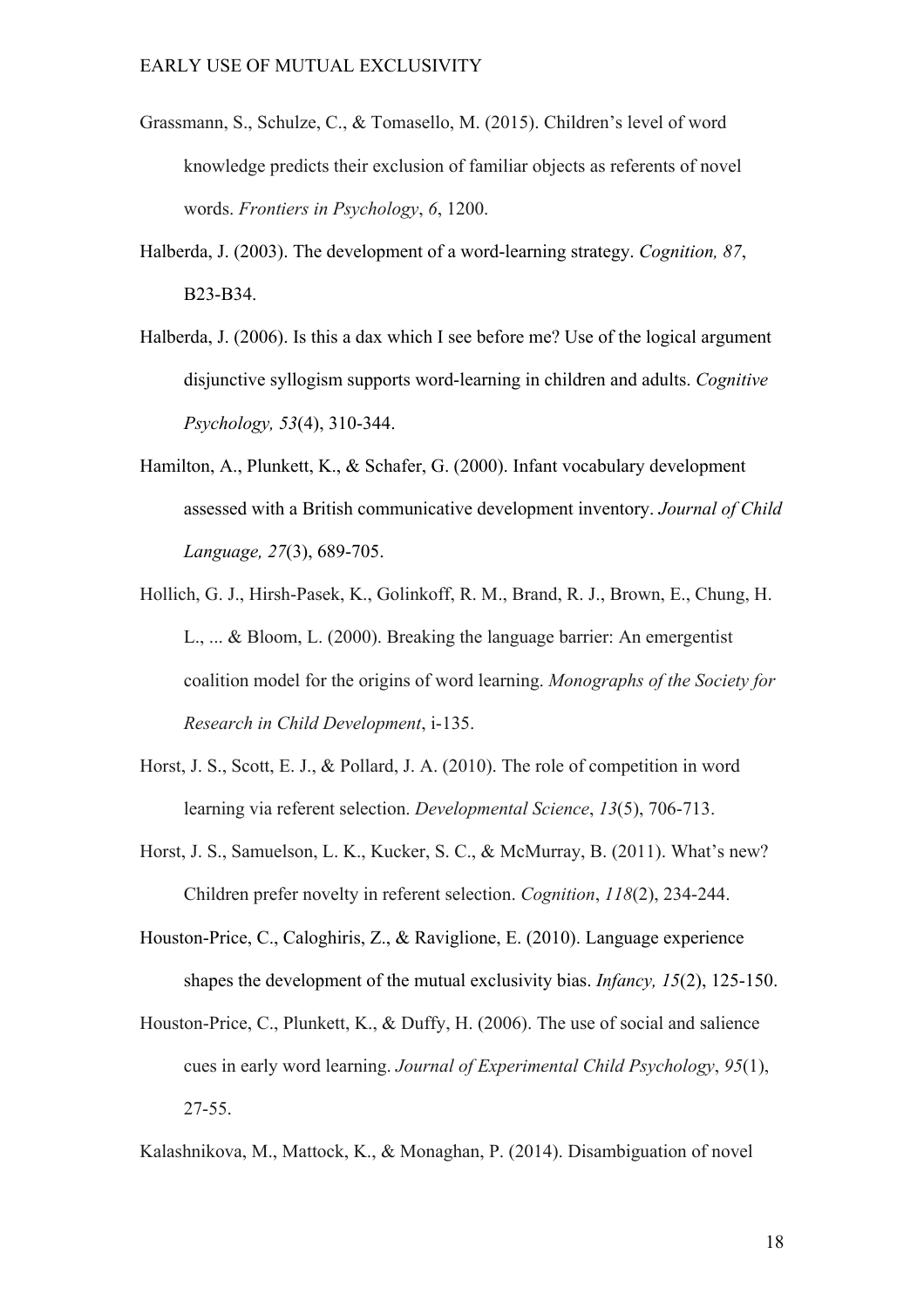labels and referential facts: A developmental perspective. *First Language*, *34*(2), 125-135.

- Kucker, S. C., McMurray, B., & Samuelson, L. K. (2015). Slowing down fast mapping: Redefining the dynamics of word learning. *Child Development Perspectives, 9*(2), 74-78.
- Kucker, S. C., & Samuelson, L. K. (2012). The first slow step: Differential effects of object and word-form familiarization on retention of fast-mapped words. *Infancy, 17*(3), 295-323.
- Liittschwager, J. C., & Markman, E. M. (1994). Sixteen- and 24-month olds' use of mutual exclusivity as a default assumption in second-label learning. *Developmental Psychology*, *30*, 955–968.
- Malone, S. A., Kalashnikova, M., & Davis, E. M. (2015). Is it a name or a fact? Disambiguation of reference via exclusivity and pragmatic reasoning. *Cognitive Science*, 1-13.
- Markman, E. M. (1990). Constraints children place on word meanings. *Cognitive Science*, *14*(1), 57-77.
- Markman, E. M., & Wachtel, G. F. (1988). Children's use of mutual exclusivity to constrain the meanings of words. *Cognitive Psychology, 20*, 121-157.
- Markman, E. M., Wasow, J. L., & Hansen, M. B. (2003). Use of the mutual exclusivity assumption by young word learners. *Cognitive Psychology, 47*, 241- 275.
- Mather, E., & Plunkett, K. (2010). Novel labels support 10-month-olds' attention to novel objects. *Journal of Experimental Child Psychology*, *105*(3), 232-242.
- Mather, E., & Plunkett, K. (2012). The role of novelty in early word learning. *Cognitive Science*, *36*(7), 1157-1177.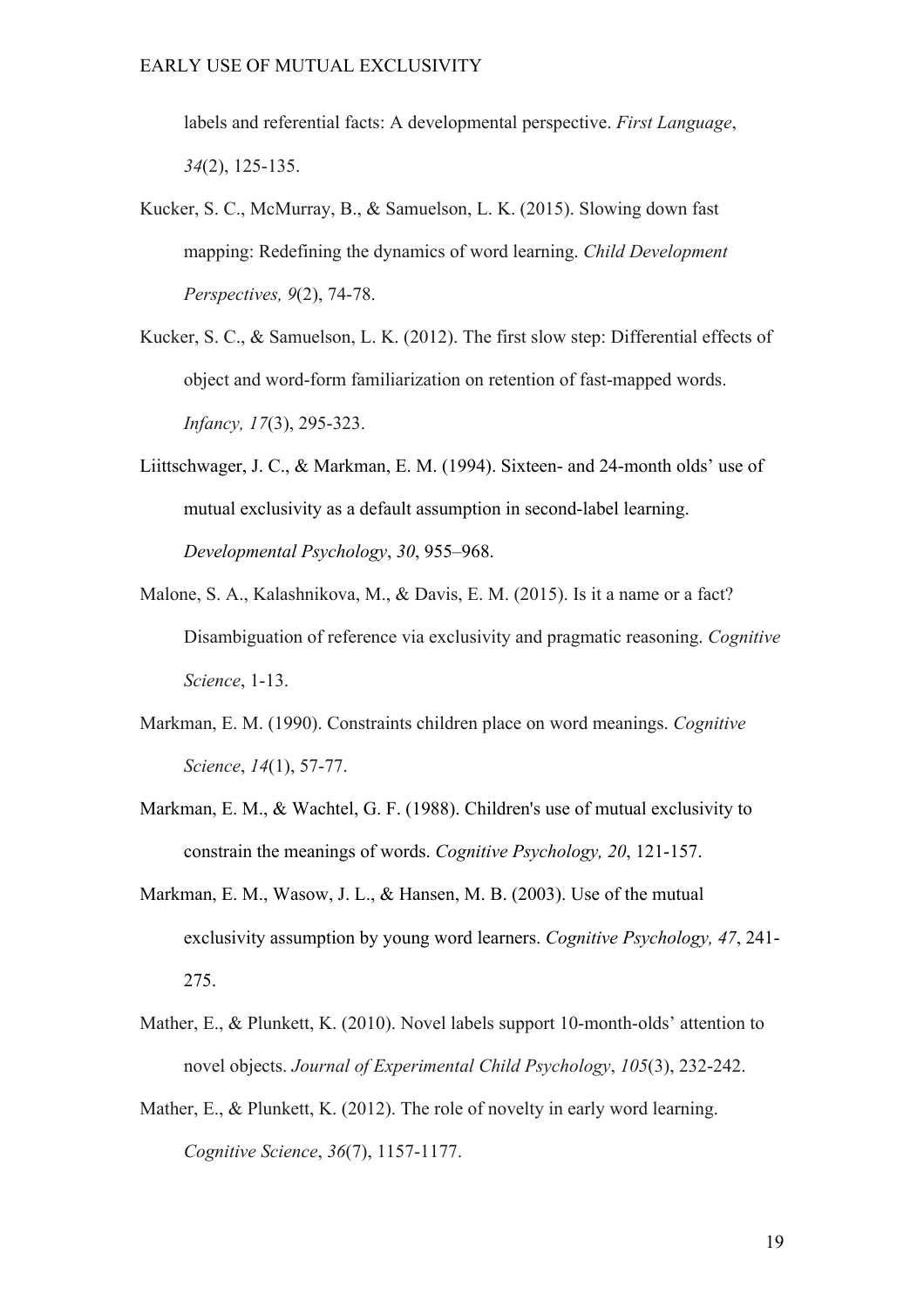- Mayor, J., & Plunkett, K. (2011). A statistical estimate of infant and toddler vocabulary size from CDI analysis. *Developmental Science*, *14*(4), 769-785.
- McMurray, B., Horst, J., & Samuelson, L. K. (2012). Word learning emerges from the interaction of online referent selection and slow associative learning. *Psychological Review, 119*(4), 831-877.
- Merriman, W. E., & Bowman, L. L. (1989). The mutual exclusivity bias in children's word learning. *Monographs of the Society for Research in Child Development, 54*(3-4).
- Merriman, W. E., & Marazita, J. M. (1995). The effect of hearing similar-sounding words on young 2-year-olds' disambiguation of novel reference. *Developmental Psychology*, *31*(6), 973.
- Merriman, W. E., & Schuster, J. M. (1991). Young children's disambiguation of object name reference. *Child Development*, *62*(6), 1288-1301.
- Mervis, C. B., & Bertrand, J. (1994). Acquisition of the novel name–nameless category (N3C) principle. *Child Development*, *65*(6), 1646-1662.
- Nazzi, T., & Bertoncini, J. (2003). Before and after the vocabulary spurt: Two modes of word acquisition? *Developmental Science*, *6*(2), 136-142.
- Object DataBank [Computer Software]. (1996). Providence, RI: TarrLab, Brown University.
- Pruden, S., Hirsh-Pasek, K., Golinkoff, R. M., & Hennon, E. A. (2006). The birth of words: Ten-month-olds learn words through perceptual salience. *Child Development, 77*(2), 266-280.
- Regier, T. (2003). Emergent constraints on word-learning: A computational perspective. *Trends in Cognitive Sciences, 7*(6), 263-268.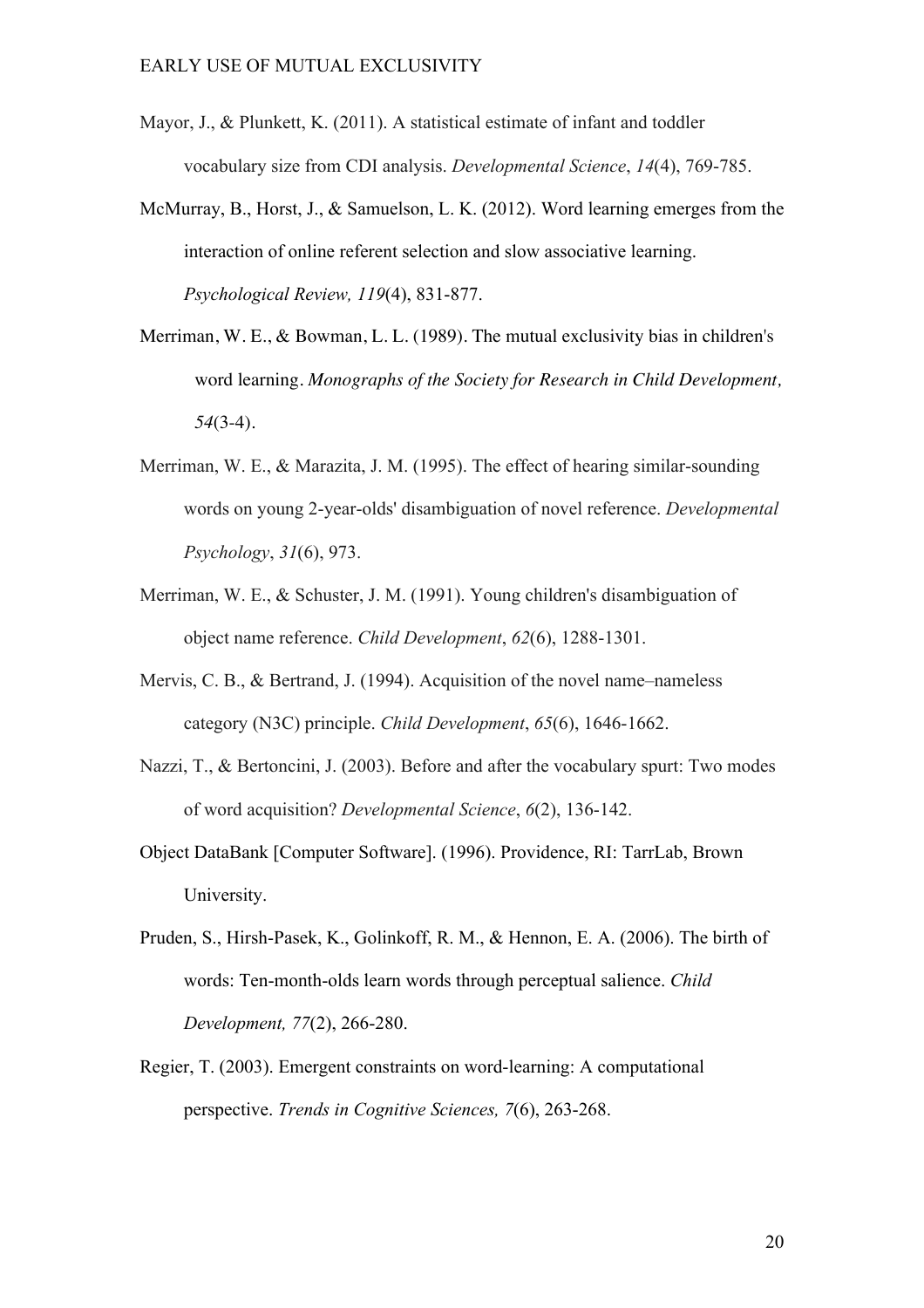- Rowe, M. L., & Goldin-Meadow, S. (2009). Differences in early gesture explain SES disparities in child vocabulary size at school entry. *Science*, *323*(5916), 951- 953.
- Stager, C. L., & Werker, J. F. (1997). Infants listen for more phonetic detail in speech perception than in word-learning tasks. *Nature*, *388*(6640), 381-382.
- Swingley, D. (2007). Lexical exposure and word-form encoding in 1.5-year-olds. *Developmental Psychology*, *43*(2), 454.
- Swingley, D., & Aslin, R. N. (2000). Spoken word recognition and lexical representation in very young children. *Cognition*, *76*(2), 147-166.
- Swingley, D., & Fernald, A. (2002). Recognition of words referring to present and absent objects by 24-month-olds. *Journal of Memory and Language*, *46*(1), 39- 56.
- Yoshida, K. A., Fennell, C. T., Swingley, D., & Werker, J. F. (2009). Fourteenmonth-old infants learn similar-sounding words. *Developmental Science*, *12*(3), 412-418.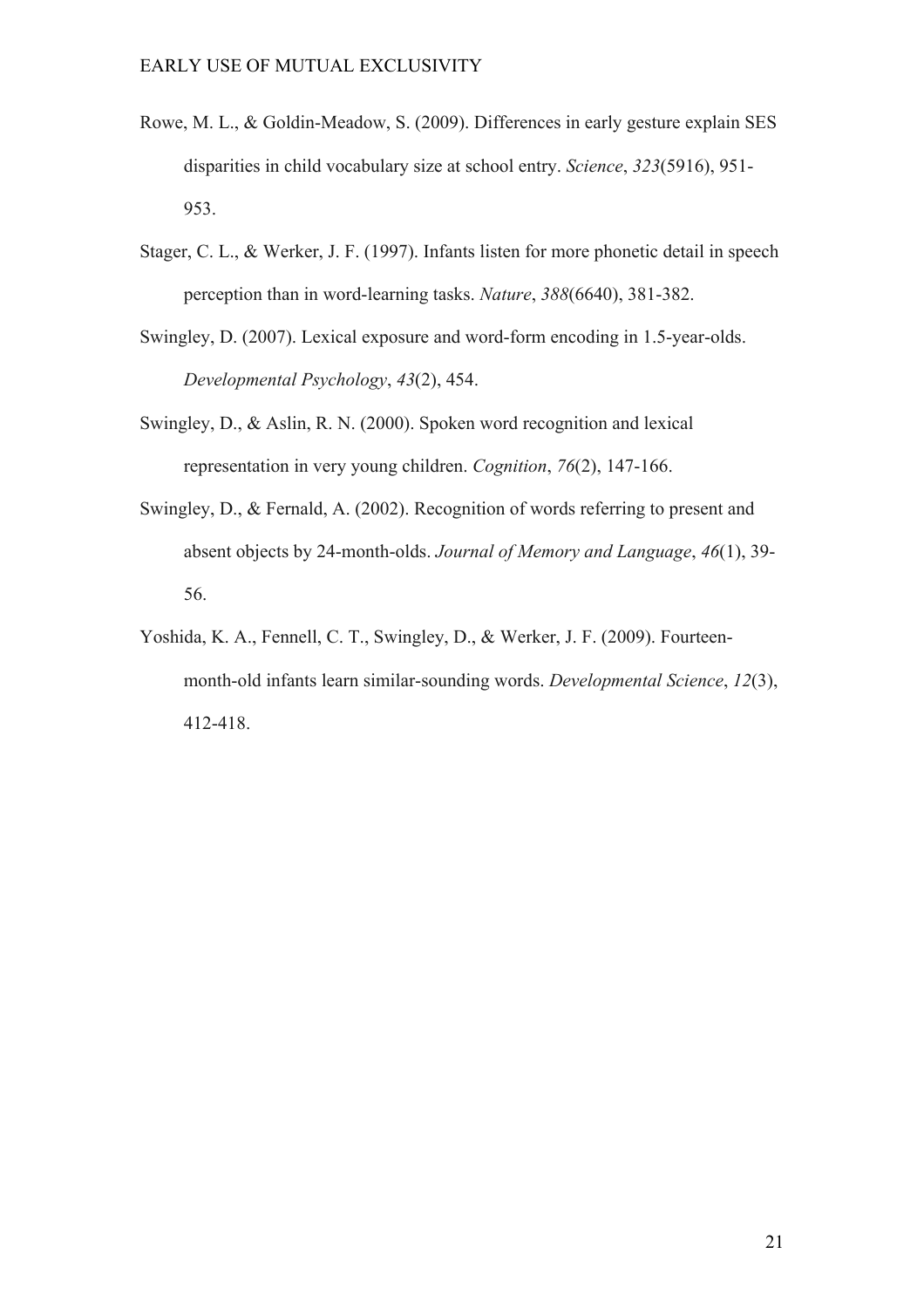

Figure 1. Graphical representation of the ME task.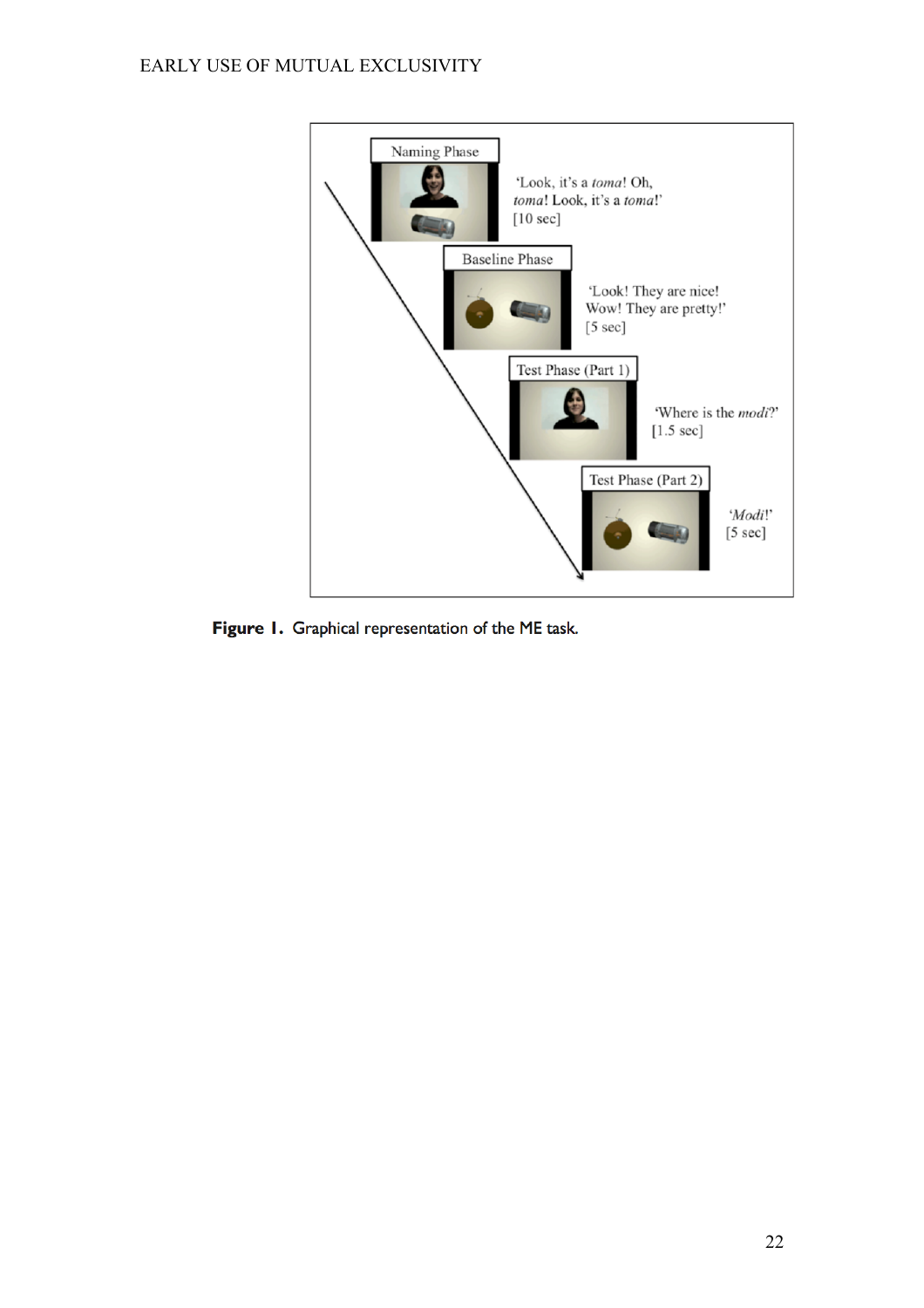

Figure 2. ME difference scores for the smaller ( $n = 13$ ) and larger vocabulary ( $n = 14$ ) sub-groups (error bars represent standard error of the means).